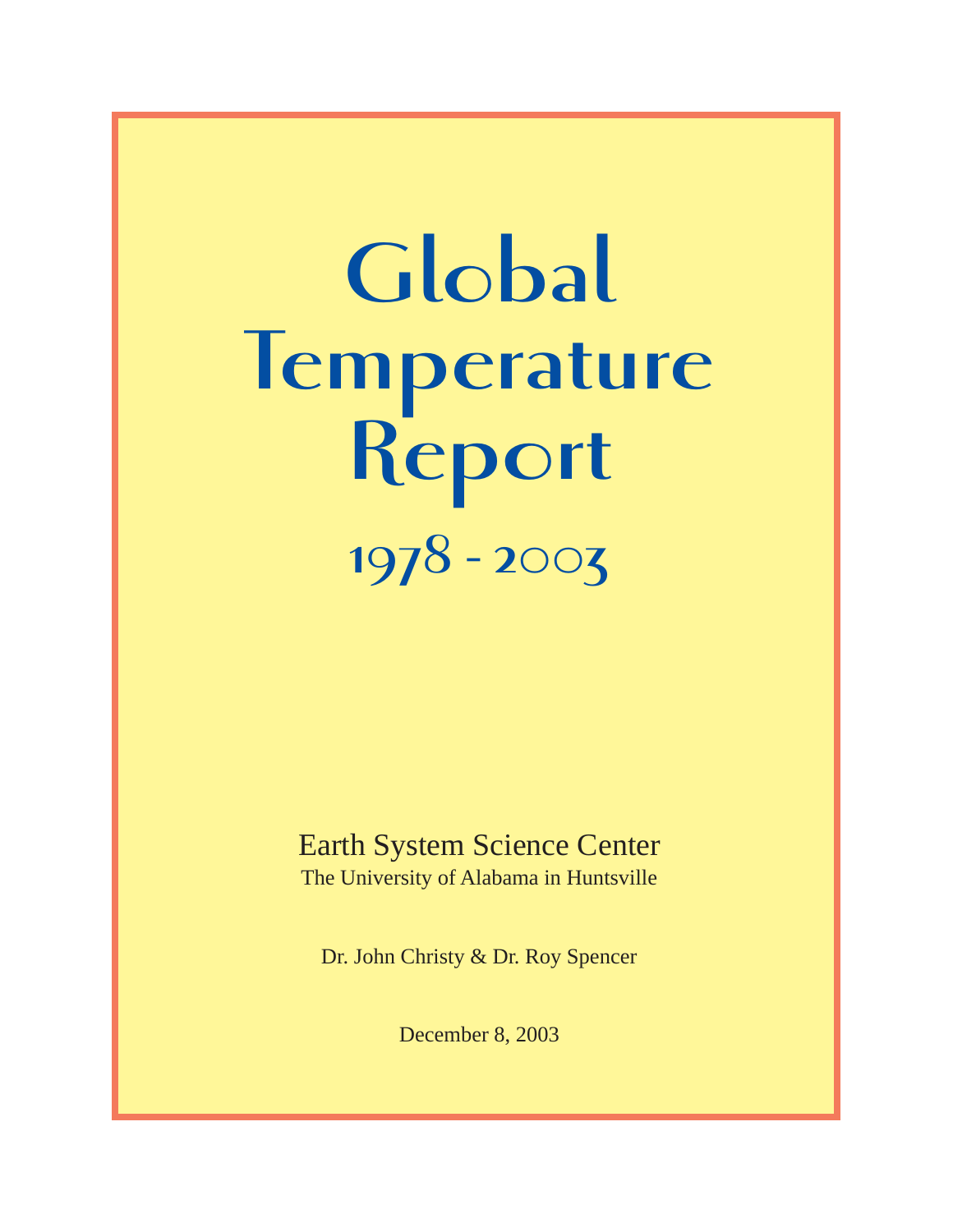### **Global Temperature Report 1978 - 2003**

### **Contents:**

© 2003 Earth System Science Center, The University of Alabama in Huntsville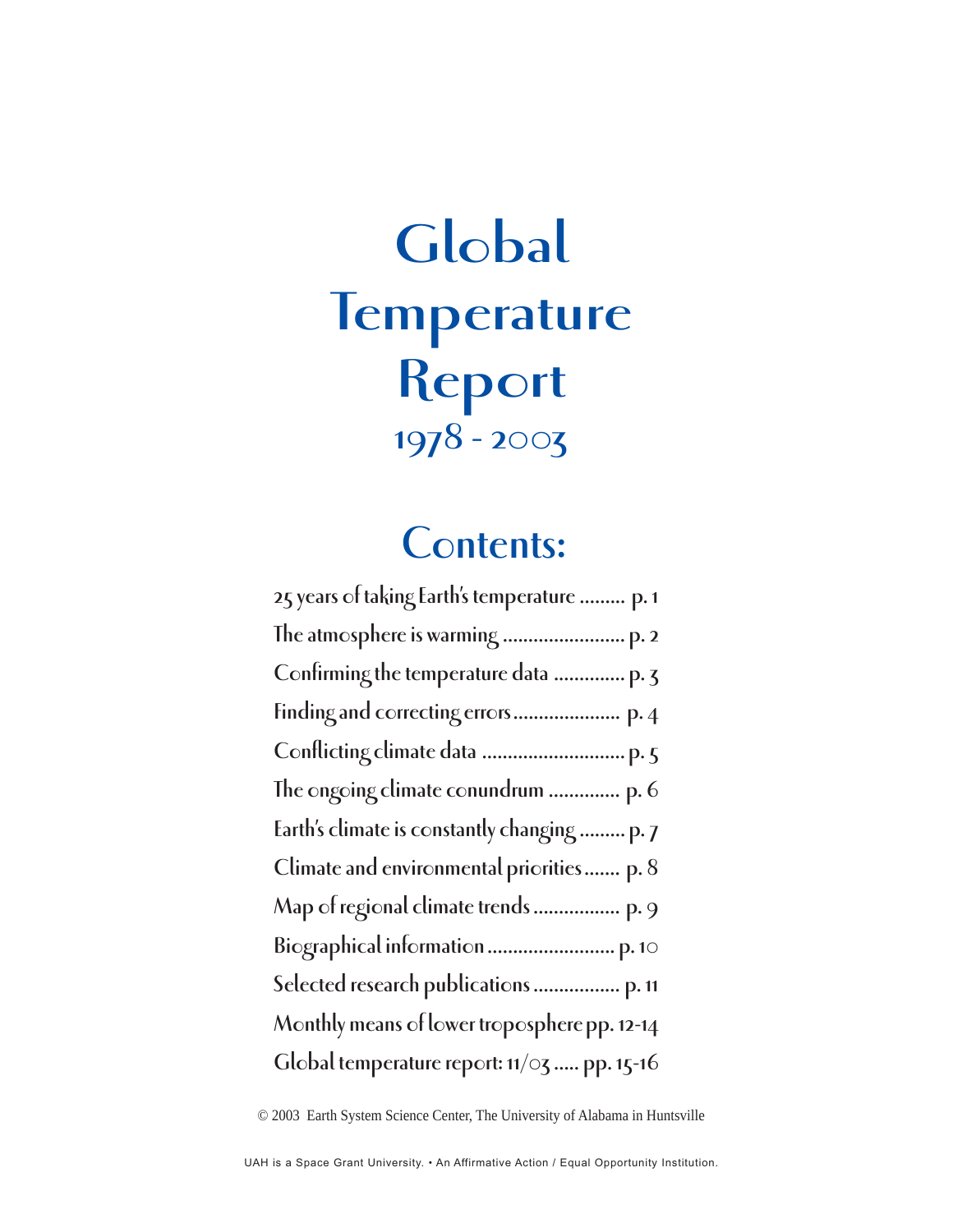

# **25 years of taking Earth's temperature**

In early November 1978 a microwave sensor aboard the National Oceanic and Atmospheric Administration's TIROS polar-orbiting satellite started scanning the Earth's atmosphere.

It was looking at the intensity of microwaves emitted by oxygen molecules. Since the intensity of those microwaves relates directly to the temperature of the oxygen molecules, they provide an accurate "thermometer" for temperatures in the atmosphere.

The National Weather Service hoped to use that nearly global temperature data to improve its weather forecasts.

Unfortunately, the computer forecasting models were designed to use precise temperature data from 14 designated altitudes. That data is collected by "radiosondes," instruments carried aloft by helium balloons.

The microwave sensors "see" huge volumes of atmosphere about 50,000 cubic kilometers for each reading.

The data didn't fit the forecast models and, as day-to-day tools for forecasters, the microwave sensors weren't very useful. (The data has since been used to substantially improve the accuracy of weather forecasting models.)

The data the sensors collected, however, were dutifully recorded and stored. In a decade they created a tremendous backlog of data, including more than 500 million temperature readings.

In 1989 Dr. Roy Spencer, at that time a space scientist at NASA's Marshall Space Flight Center, proposed using the microwave data to look at global atmospheric temperatures.

An expert in microwave

sensors, Spencer teamed with Dr. John Christy from The University of Alabama in Huntsville (UAH) to analyze the data.

They concentrated on data from two altitude ranges: The lower troposphere, from sea level to about six miles high, and the lower stratosphere above 10 miles. In March 1990 they published their findings in *Science*: Although global climate models predicted global warming due to increased CO<sub>2</sub> in the atmosphere should show up first and strongest in the troposphere, the first ten years of satellite data showed no sign of warming in that layer of the atmosphere.

Now, with 25 years of data in hand, that result has changed.

> *Spencer, R.W., and J.R. Christy, "Precise monitoring of global temperature trends from satellites."* Science*, 247, 1558-1562, 1990.*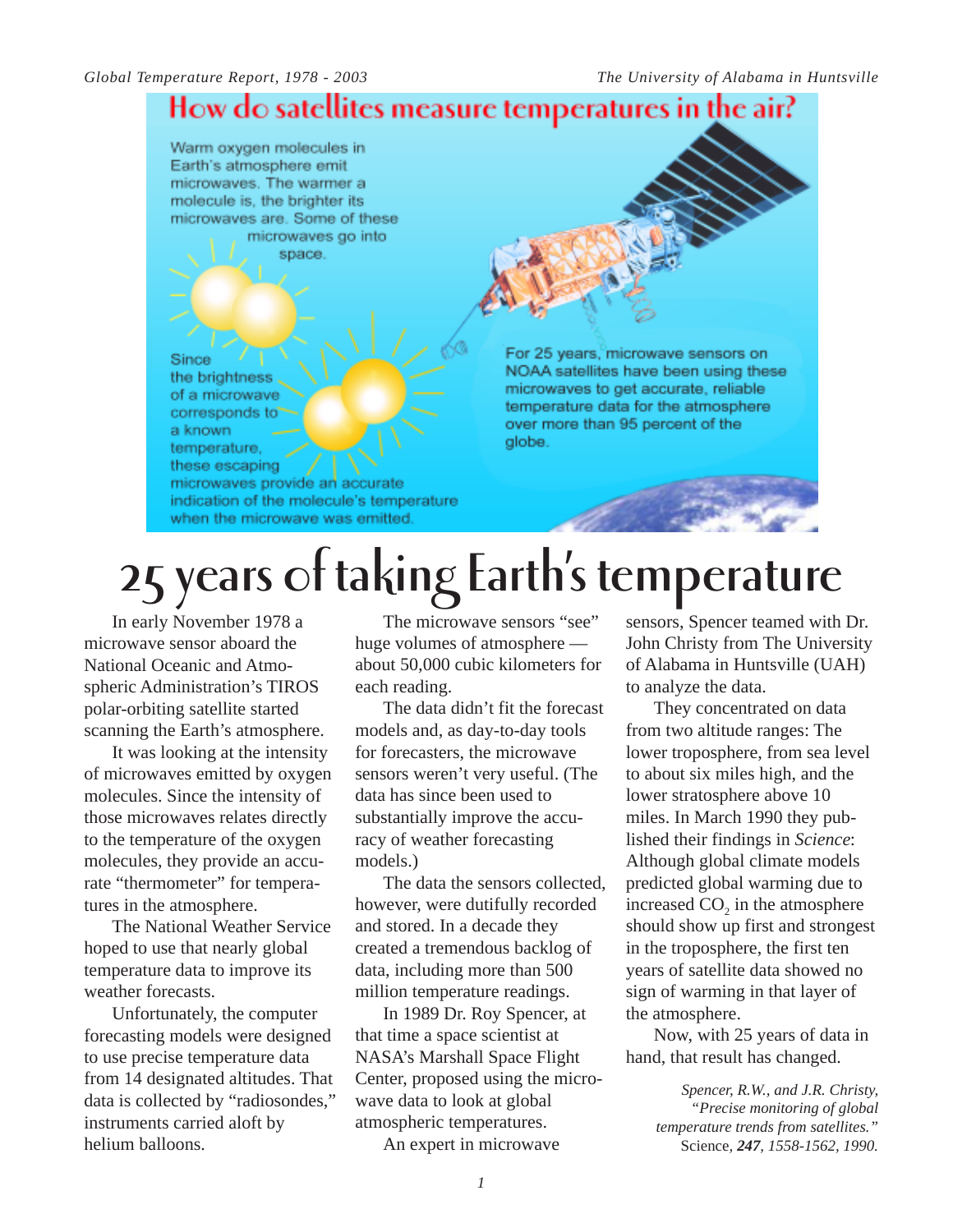

# **The atmosphere is warming**

Since Nov. 16, 1978, the global lower troposphere has warmed almost 0.2 Celsius (about 0.34° Fahrenheit), or global warming at the rate of approximately 0.76 C (about 1.38° Fahrenheit) per century.

Most of the warming that accounts for that trend, however, has happened since January 1998 in the northernmost third of the globe. (*Please see map on page 9.*)

There has been no net warming in the tropics over the past 25 years, while there is very slight warming in the southernmost third of the globe.

While the 25-year warming is within the range of natural climate variation, some of the warming is consistent with human effects — especially warming in the coldest air over the Northern Hemisphere, according to Christy. "That cold air has very little water vapor in it, so if you add another greenhouse gas you have an opportunity to trap more heat.

"When you go to the tropics, where there's lots of water vapor, the extra carbon dioxide doesn't have as much effect. As a greenhouse gas, carbon dioxide's greatest effect is in the driest, coldest places."

Global composite temperatures were driven by major climate events, including volcanic eruptions, seven El Niño Pacific Ocean warming events and four La Niña Pacific Ocean cooling events.

Compared to seasonal norms, the hottest day in the past 25 years was April 6, 1998, when the global composite temperature climbed to 0.92 C (1.66° F) above normal.

April 1998 was also the warmest month, with an average global composite temperature that was 0.75 C (1.35° F) warmer than seasonal norms.

The 1997-1998 "El Niño of the century" made 1998 the hottest calendar year during the 25-year record, with an annual average temperature that was  $0.47$  C ( $0.85^{\circ}$  F) warmer than normal.

The hottest 12-month period, however, was from November 1997 through October 1998, with an average global composite temperature that was 0.473 C warmer than normal.

By contrast, the coolest 12-month period was from June 1992 through May 1993, when the eruption of the Mount Pinatubo volcano drove the average global com-posite temperature 0.28 C (0.5° F) below normal. The volcano erupted at the beginning of an El Niño warming event, which helped to offset the volcano's cooling effects.

The coolest calendar year was 1985, at 0.25 C (0.45° F) below normal. The coolest month was September 1984, at 0.50 C (0.9° F) below normal.

The coldest day was September 19, 1984, when the global composite temperature dropped 0.67 C (1.21° F) below seasonal norms.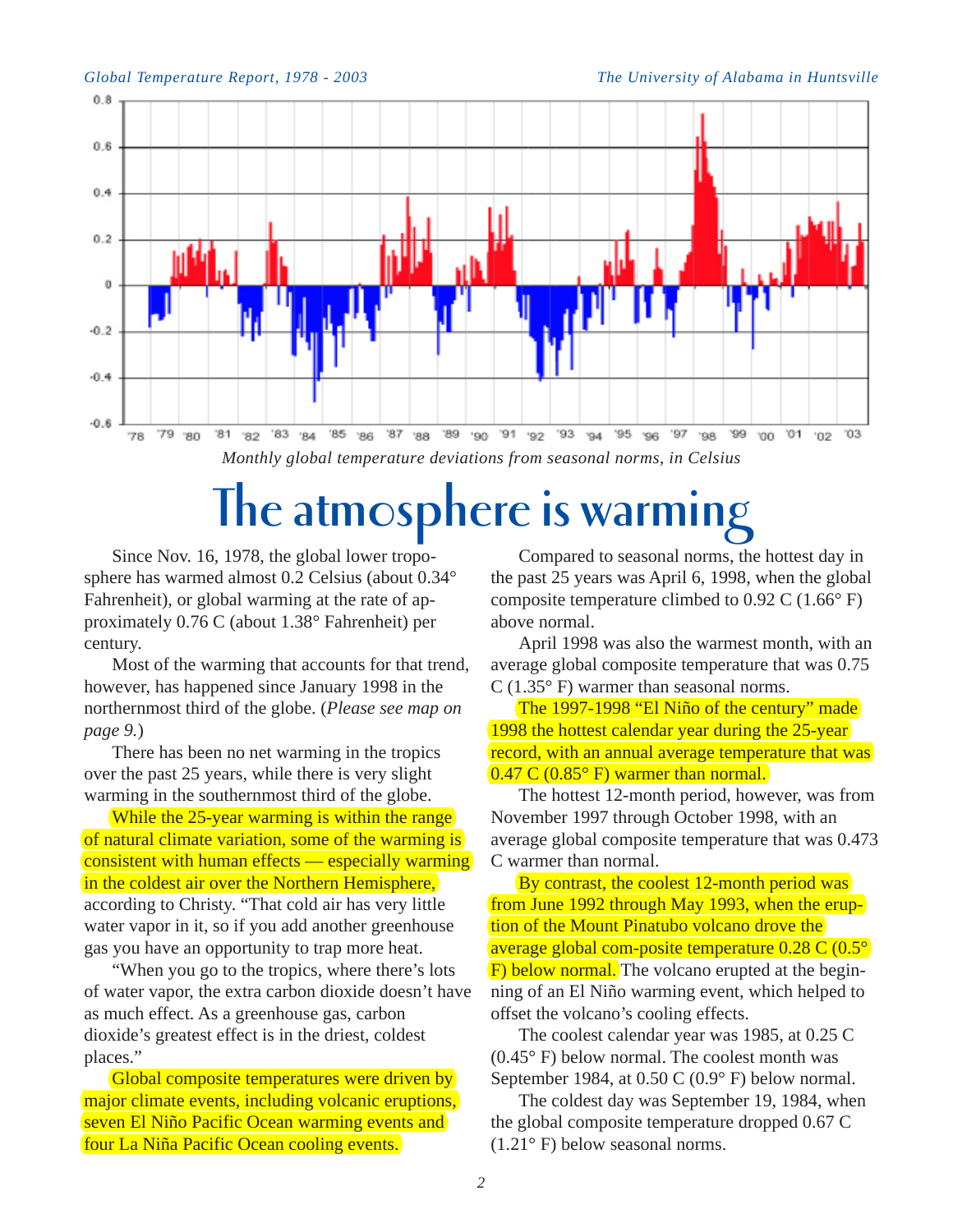### *Global Temperature Report, 1978 - 2003 The University of Alabama in Huntsville* **Confirming the temperature data**

The UAH dataset is the only satellite-based temperature dataset that has multiple, independent studies verifying its accuracy.

"Ours is the only dataset that has been compared to non-satellite data," said Christy. "This gives us confidence in its results. Several different radiosonde-based products have been compared to the satellite data and the results of those studies have been published."

In 1992, Christy and Spencer published a study in which they compared the satellite data to a set of U.S. radiosondes.

In 1997, the Hadley Center of the United Kingdom's Meteorology Office did an analysis using data from 400 radiosonde sites around the world. There was extremely close agreement between that radiosonde data and the UAH dataset.

Additional studies comparing the satellite and radiosonde data have appeared in reports published by the IPCC and the National Research Council.

The most recent comparison was published in 2003 in the *Journal of Atmospheric and Oceanic Technology*. In each case, the satellite data and the radiosonde data show a high level of agreement.

Each microwave sounding unit is also calibrated before launch, using heating elements warmed to precise temperatures.

In space, each microwave sounding unit selfcalibrates every cycle. It views a warm target whose temperature is precisely monitored and then deep space, which has a temperature near absolute zero. Then it takes measurements of the Earth's atmosphere across a swath below the spacecraft.

Christy, J.R., R.W. Spencer, W.B. Norris, W.D. Braswell and D.E. Parker, "Error estimates of Version 5.0 of MSU/AMSU bulk atmospheric temperatures." *Journal of Atmospheric and Oceanic Technology*, 2003, **20**, 613-629.

Christy, J.R., R.W. Spencer, and W.D. Braswell, "MSU Tropospheric temperatures: Data set construction and radiosonde comparisons." *Journal of Atmospheric and Oceanic Technology*, 2000, 17, 1153-1170.

Hurrell, J., S.J. Brown, K.E. Trenberth and J.R. Christy, "Comparison of tropospheric temperatures from radiosondes and satellites: 1979-1998." *Bulletin of the American Meteorological Society*, 2000, 81, 2165-2177.

Christy, J.R., R.W. Spencer, and D. Braswell, "How accurate are satellite 'thermometers'?" *Nature*, 1997, 389, 342-3.

Christy, J.R. and R.W. Spencer, "Assessment of precision in temperatures from the Microwave Sounding Units," *Climatic Change*, 1995 30, 97-102.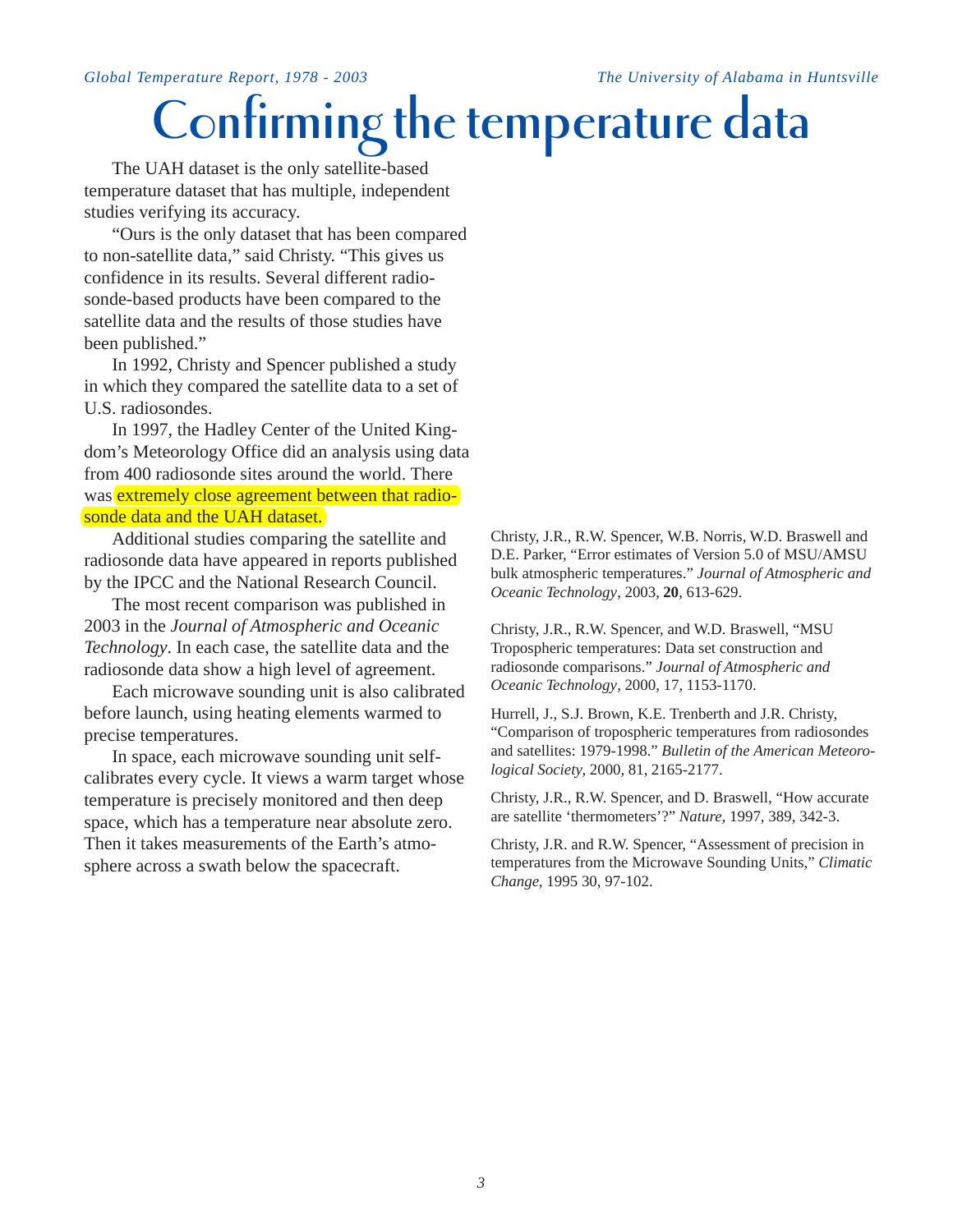# **Finding and correcting errors**

As the satellite data become longer in extent, various issues became apparent that needed to be dealt with to ensure the data's long-term accuracy.

Spencer and Christy discovered three of the four major problems that have been identified — orbital drift, instrument body warming and inter-instrument calibration — found solutions to those problems and published their results in peer-reviewed journals.

The fourth problem, orbital decay, was identified by Dr. Frank Wentz, et al., and a correction technique similar to one that he and his colleagues developed has been applied to the UAH dataset.

#### **Orbital drift (or precession)**

The orbital drift of NOAA's TIROS satellites causes two problems with the temperature data.

A spacecraft launched to observe at 2 p.m. and 2 a.m. local time will drift to later local times through its operational lifetime, say to 5 p.m. and 5 a.m.

Because a typical location on Earth naturally cools between 2 (p.m. or a.m.) and 5 (p.m. or a.m.), a satellite observing this cooling over its lifetime would record a spurious long-term cooling trend.

To remove this diurnal drift effect UAH uses measurements taken by the satellites. Every 25 seconds the scanner sweeps west to east over a 2,000 km strip, observing the earth at different local times. Using all of these measurements we are able to calculate an atmospheric temperature value vs. local time to use as a correction (see Christy et al. 2003 for details.)

By using these observations the subtle features of the diurnal cycle, such as stratospheric tides and latent heating cycles over oceans, are accounted for. Separate adjustment values are found for land vs. ocean, each month of the year and each latitude band. This conservative approach is empirical in nature, relying on observed data.

#### **Instrument body warming**

Orbital drift also changes the angle at which sunlight strikes the instrument during its pass over the daylight side of the planet. Parts of the instrument differentially heat or cool due to changing shadows as the satellite's orbit drifts. The value of the measured atmospheric temperature tends to show a small spurious heating or cooling proportional to the temperature of the instrument components.

UAH discovered this effect (Christy et al. 2000) and developed a technique to remove it. A coefficient is calculated for each satellite which — when multiplied by the change in instrument temperature — determines the erroneous atmospheric temperature effect. This error can then be removed. UAH does this only when there is an obvious correlation between instrument temperatures and atmospheric temperature errors.

UAH also smoothes the data before calculating these coefficients. This produces higher correlations between instrument temperature and the component of erroneous atmospheric temperature. This gives higher confidence in the accuracy of the correction.

#### **Orbital decay**

Satellites lose altitude over time as their orbits decay. Wentz, et al, found that this loss of altitude changes the "footprint" seen by the microwave sound unit, introducing a false cooling signal into the data.

UAH developed a method for removing this false signal, which has been applied to the dataset.

#### **Inter-instrument calibration**

If a new satellite with a new microwave sensor is launched while one or more old TIROS satellites are still in orbit, that overlap gives Christy and Spencer an opportunity to check one instrument against the other.

This provides an additional layer of verification, while also helping identify potential instrument problems.

Spencer and Christy use daily temperature readings from each satellite, corrected for known false signal effects, to intercalibrate the satellite instruments and produce a more homogeneous and accurate long-term temperature record.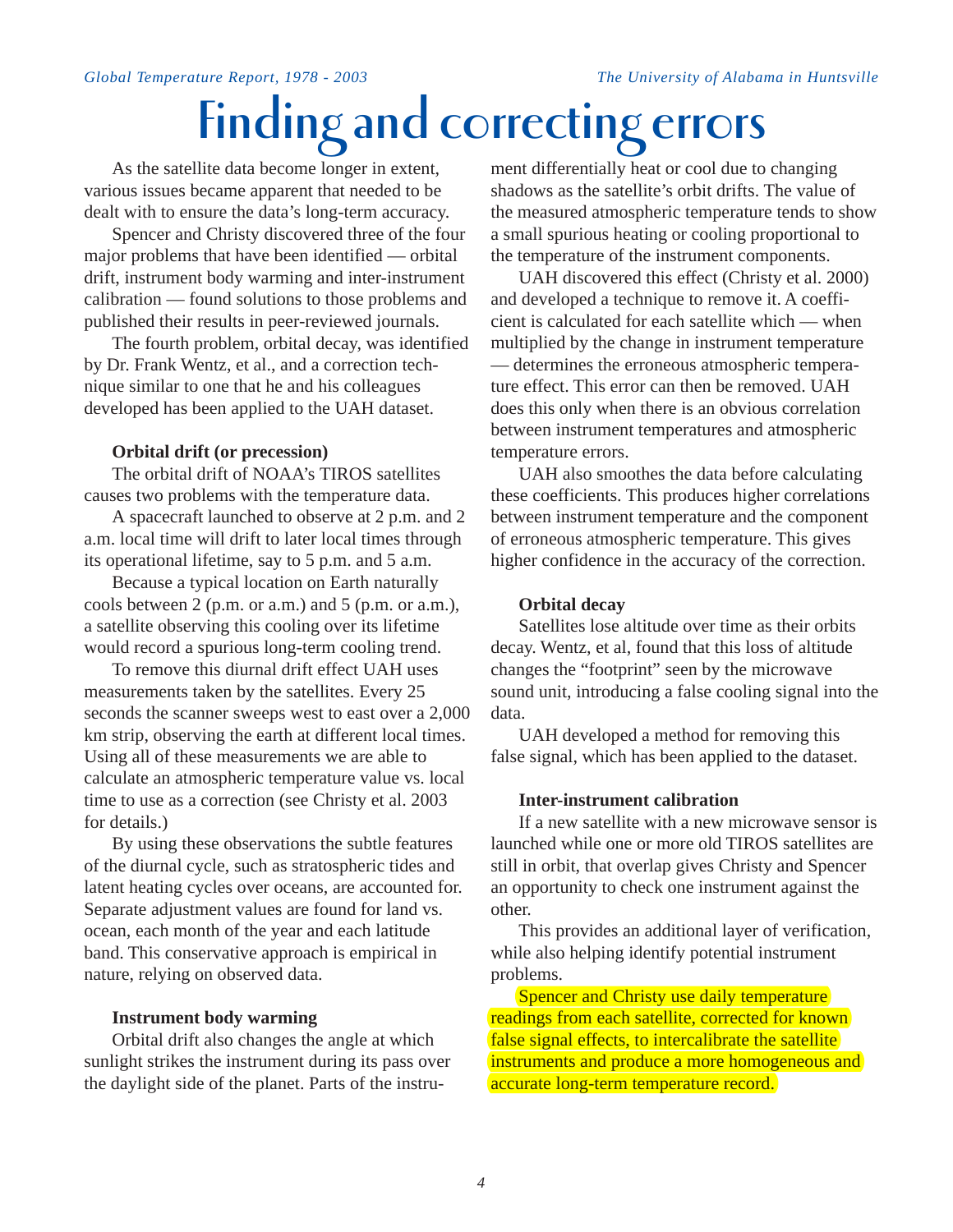### *Global Temperature Report, 1978 - 2003 The University of Alabama in Huntsville* **Conflicting climate data**

A common feature of climate model forecasts is that as  $CO<sub>2</sub>$  increases, the global surface temperature should rise along with an even more rapid warming in the troposphere — the atmosphere up to about 30,000 feet. This additional atmospheric warming would further promote warming at the surface — if models are correct.

Surface temperature records indicate a long-term atmospheric warming trend of about 3° Fahrenheit per century.

Other research, however, finds the signs of major global warming more difficult to identify.

Long-term studies of El Niño Pacific Ocean warming events show that they are no more frequent now than in the past millenia. $(1)(2)$ 

Recent studies show sea conditions in the Arctic today are similar to conditions in the late 19th and early 20th centuries, while average Arctic temperatures are rising almost to their levels of the 1930s.(3)(4)(5)

Climate studies in the Antarctic report long-term cooling trends on scales ranging from 30 to more than  $1,000$  years, and that the ice cap there is grow- $\frac{\text{ing}}{10}$ . (6)(7)(8)

Studies of severe weather events in North America found no evidence that extreme weather events, including tornadoes, are more common or more violent now than they were in the late  $1800s^{(9)(10)}$ 

An analysis of hurricane and tropical cyclone data found those storms are not becoming either more frequent or more violent.<sup>(11)(12)</sup>

A study of mean global sea level found the approximately 3 mm/y rise of the past 150 years has not accelerated during the 20th century.<sup>(13)</sup>

And a recent Harvard-Smithsonian study<sup>(14)</sup> of more than 240 paleoclimate research papers published in the past four decades concluded that the 20th century was neither the warmest century nor the century with the most extreme weather of the past 1,000 years for specific regions.

(1) Cobb, K.M., C.D. Charles, H. Cheng and R.L. Edwards, "El Niño/Southern Oscillation and tropical Pacific climate during the last millennium." *Nature*, 2003. 424: 271-276.

(2) Reidinger, M.A., M. Steinitz-Kannan, W.M. Last and M. Brenner, "A ~6100<sup>14</sup>C yr record of El Niño activity from the Galapagos Islands." *Journal of Paleolimnology*, 2002. 27: 1- 7.

(3) Przbylak, R., "Temporal and spatial variation of surface air temperature over the period of instrumental observations in the Arctic." *International Journal of Climatology*, 2000. 20: 587-614.

(4) Holloway, G., and T. Sou, "Has Arctic Sea Ice Rapidly Thinned?" *Journal of Climate*, 2002. 15: 1691-1701.

(5) Winsor, P., "Arctic sea ice thickness remained constant during the 1990s." *Geophysical Research Letters*, 2001. 28: 1039-1041.

(6) Cremer, H., D. Gore, M. Melles and D. Roberts, "Palaeoclimatic significance of late Quaternary diatom assemblages from southern Windmill Islands, East Antarctica." *Palaeogeography, Palaeoclimatology, Palaeoecology*, 2003. 195: 261-280.

(7) Kwok, R., and J.C. Comiso, "Spatial patterns of variability in Antarctic surface temperature: Connections to the Southern Hemisphere Annular Mode and the Southern Oscillation." Geophysical Research Letters, 2002. 29.

(8) Joughin, I., and S. Tulaczyk, "Positive mass balance of the Ross Ice Streams, West Antarctica." Science, 2002. 295: 476- 480.

(9) Kunkel, K.E., D.R. Easterling, K. Redmond and K. Hubbard, "Temporal variations of extreme precipitation events in the United States: 1895-2000." Geophysical Research Letters, 2003. 30.

(10) Balling, Jr., R.C., and R.S. Cerveny, "Compilation and discussion of trends in severe storms in the United States: Popular perception vs. climate reality." Natural Hazards, 2003. 29: 103-112.

(11) Landsea C.N., R.A. Pielke, A.M. Mestas-Nuñez and J.A. Knaff, "Atlantic basin hurricanes: Indices of climatic changes." Climatic Change, 1999. 42: 89-129.

(12) Raghavan, S., and S. Rajesh, "Trends in tropical cyclone impact: A study in Andhra Pradesh, India." Bulletin of the American Meteorological Society, 2003. 84: 635-644.

(13) Douglas, B.C., and W.R. Peltier, "The puzzle of global sealevel rise." Physics Today, 2002. 55:35-40.

(14) Soon, W. and S. Baliunas,"Proxy climatic and environmental changes of the past 1000 years." *Climate Research,* 2003, 23: 89-110.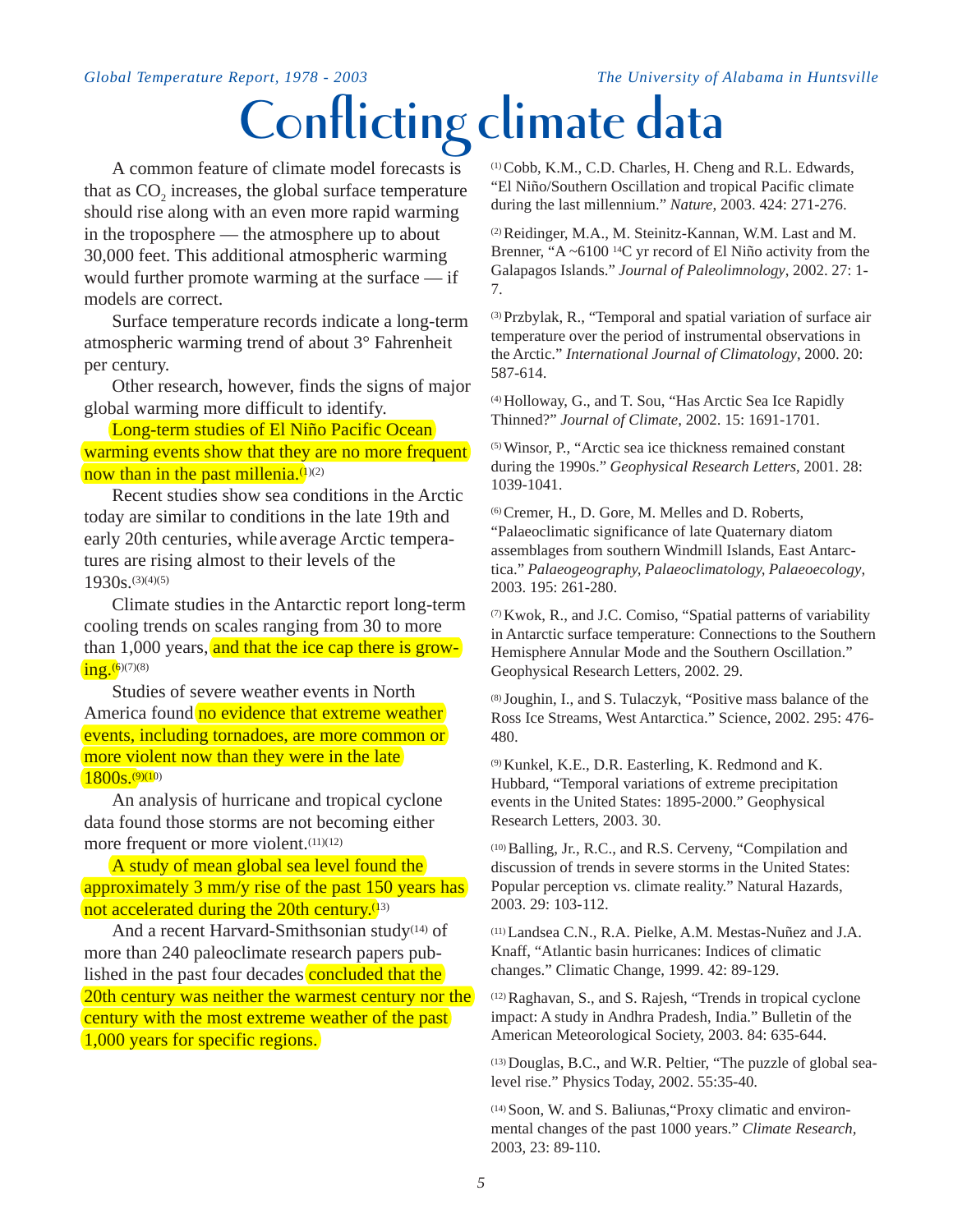# **The ongoing climate conundrum**

One of the hottest controversies in climate science is the apparent disagreement between temperature data collected by thermometers at the surface and the satellite dataset.

"Global" surface thermometer networks show a warming trend of approximately 1.7 degrees Celsius per century — about  $3^\circ$  Fahrenheit. The satellite data show a warming trend that is less than half that much, only 0.76 C or about 1.38° F per century.

Why do the two datasets disagree and which is the more accurate representation of the climate, especially since general circulation climate models used to predict global warming agree that anthropogenic warming should be seen first and strongest not at the surface but in the lower troposphere?

A recent analysis of the surface and satellite datasets hints that the apparent disagreement might have as much to do with coverage as with differing trends at different altitudes.

"In areas where you have high resolution, wellmaintained scientific collection of temperature data, the satellites and the surface data show a high degree of agreement," said Christy. "Over North America, Europe, Russia, China and Australia, the agreement is basically one-to-one."

The satellite dataset provides tropospheric temperature information for more than 95 percent of the globe, excluding only the small portions of the poles not seen by the satellite instruments and those places where the troposphere is full of mountains or high plateaus.

The satellite-based microwave sounding units provide temperature data for many regions for which reliable climate data are not otherwise available, including many remote desert, jungle, ocean or mountain areas.

By comparison, surface temperature datasets

have reliable data for much less of the globe. One widely cited dataset achieves significant global coverage only when each thermometer is assumed to provide temperature data within a 1,200 kilometer radius — equivalent to using a thermometer in Topeka, Kansas, to record temperatures from Brownsville, Texas, to Grand Forks, North Dakota.

The greatest disagreement between the surface and satellite datasets is in the tropics, which includes regions where weather stations are sparse (including central Africa and South America), and the threefourths of the tropics that are covered by oceans, where proxy information such as sea surface temperatures is used in lieu of actual atmospheric temperature data.

The value of sea surface temperatures as a proxy for air temperatures is in question after recent research found that sea surface temperatures and air temperatures as little as ten feet above the surface do not move in precise accord with one another.

There are other questions about the sea surface data. For decades, the majority of "sea surface" temperatures recorded were actually the temperatures of ocean water pumped onboard seagoing ships from as much as 30 feet below the surface.

In recent years much of the sea surface temperature data gathering has been done by a network of scientific buoys, which record temperatures at several depths, including the actual sea surface.

In most of the major surface temperature records, however, those two datasets were merged with little or no adjustment for the change in collection method or depth.

The spurious effects of these inconsistencies are thought to be small. The best conclusion may be that the surface and tropospheric temperatures are just going in slightly different directions.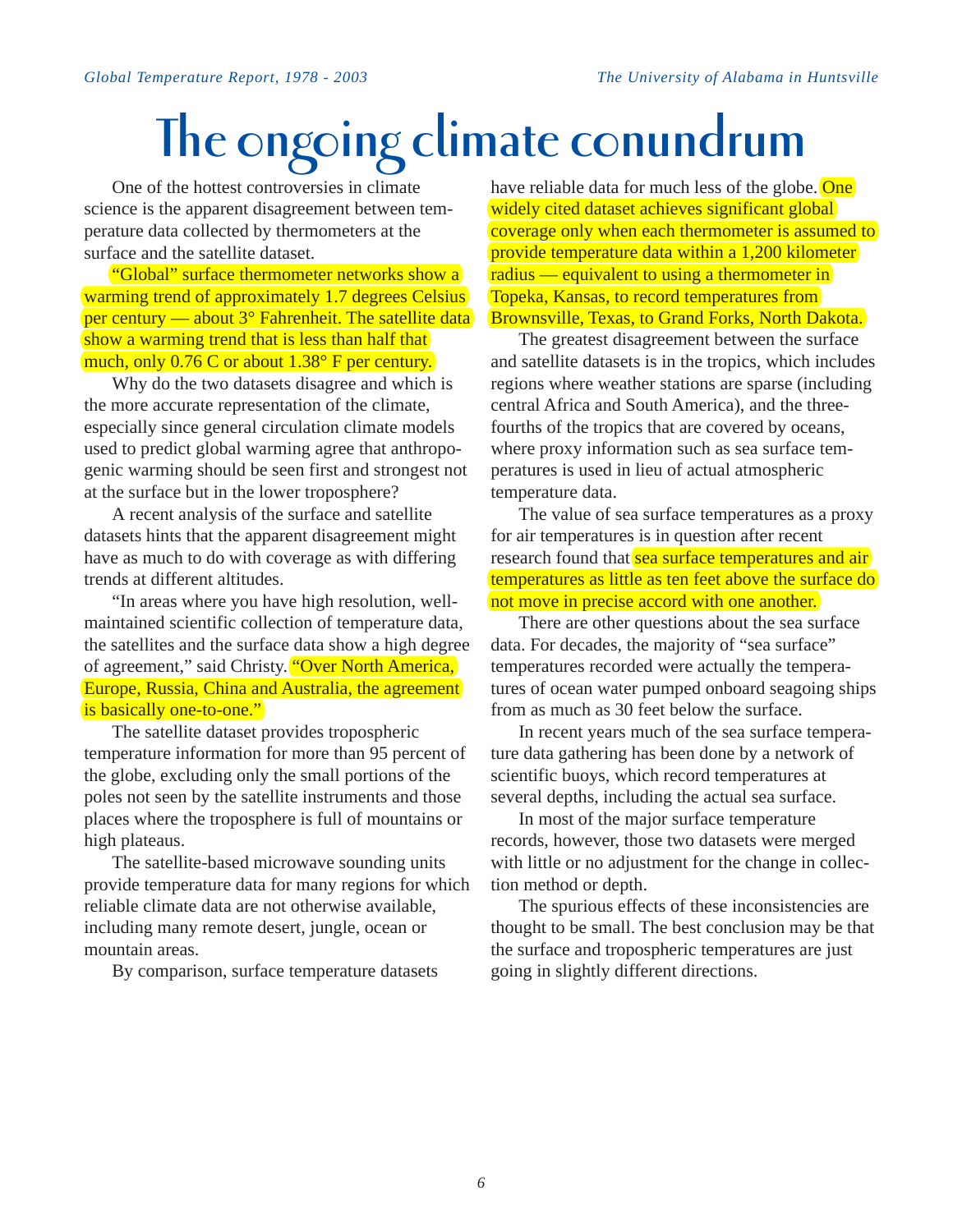# **Earth's climate is constantly changing**

There is no scientific evidence to support the belief that Earth's climate is stable and will not change if human activity does not intervene.

To the contrary, paleoclimate data indicates that Earth's climate is constantly changing and has never been stable.

Glaciers and polar ice caps have been melting for much of the past 20,000 years as global average temperatures climbed approximately 8 C (more than 14° Fahrenheit). There is no scientific reason to believe this process will end in the next few decades.

Because glaciers and ice caps were melting, sea surface levels around the world rose at the rate of about one meter per century for about the first 6,000 of those 20,000 years.

Sea level changes at those rates are not expected in the near term. (Sea levels rose about six inches in the past century.)

"To match the last warm period of about 130,000 years ago, the sea needs to rise about six meters — almost 20 more feet," said Christy. "Until the next ice age, we should expect more land ice to melt and sea levels to rise."

Paleoclimate data indicates that the climate is capable of significant changes for reasons that are not understood.

If Earth's climate follows the chaotic pattern of previous eons, our descendents will see climate changes that bring increased rain to some areas and decades-long droughts to others; cooling in



*Estimates of global temperature variations over the past 18,000 years determined from proxy information. (*Earthquest*, Office of Interdisciplinary Earth Studies, Spring 1991, Vo. 5, p. 1.)*

some regions and warming in others.

The fossil and geological records indicate that some of these changes will happen rapidly, with major regional climate shifts occuring in time scales as brief as years or decades.

The 'Little Ice Age' that marked the end of the Medieval Warm Period and for several centuries brought a return of ice and snow to much of the world has ended.

Evidence from several sources indicates that Earth's rising temperatures are approaching the high levels of the Holocene Maximum more than 5,000 years ago.

While the approximately 0.14° (Fahrenheit) per decade of global warming seen in the satellite data is minor compared to the scale of some past climate shifts, it reminds us that the natural processes of climate change have not stopped.

Looking at the history of

Earth's climate, the preponderance of scientific evidence indicates that the climate will almost certainly change in the future.

The current level of knowledge about the climate doesn't provide the tools needed to predict when rapid natural climate changes will occur and what forms it might take. This makes it impossible to say with high confidence how much human factors might influence climate change.

Although both the forces that drive natural climate change and the events that trigger major climate events are too poorly understood to allow confident climate forecasts, the atmospheric science community is making major strides.

In the future, it may be possible for scientists to improve the reliability of climate predictions while at the same time accurately and comprehensively monitoring Earth's climate, and providing information about climate change as it occurs.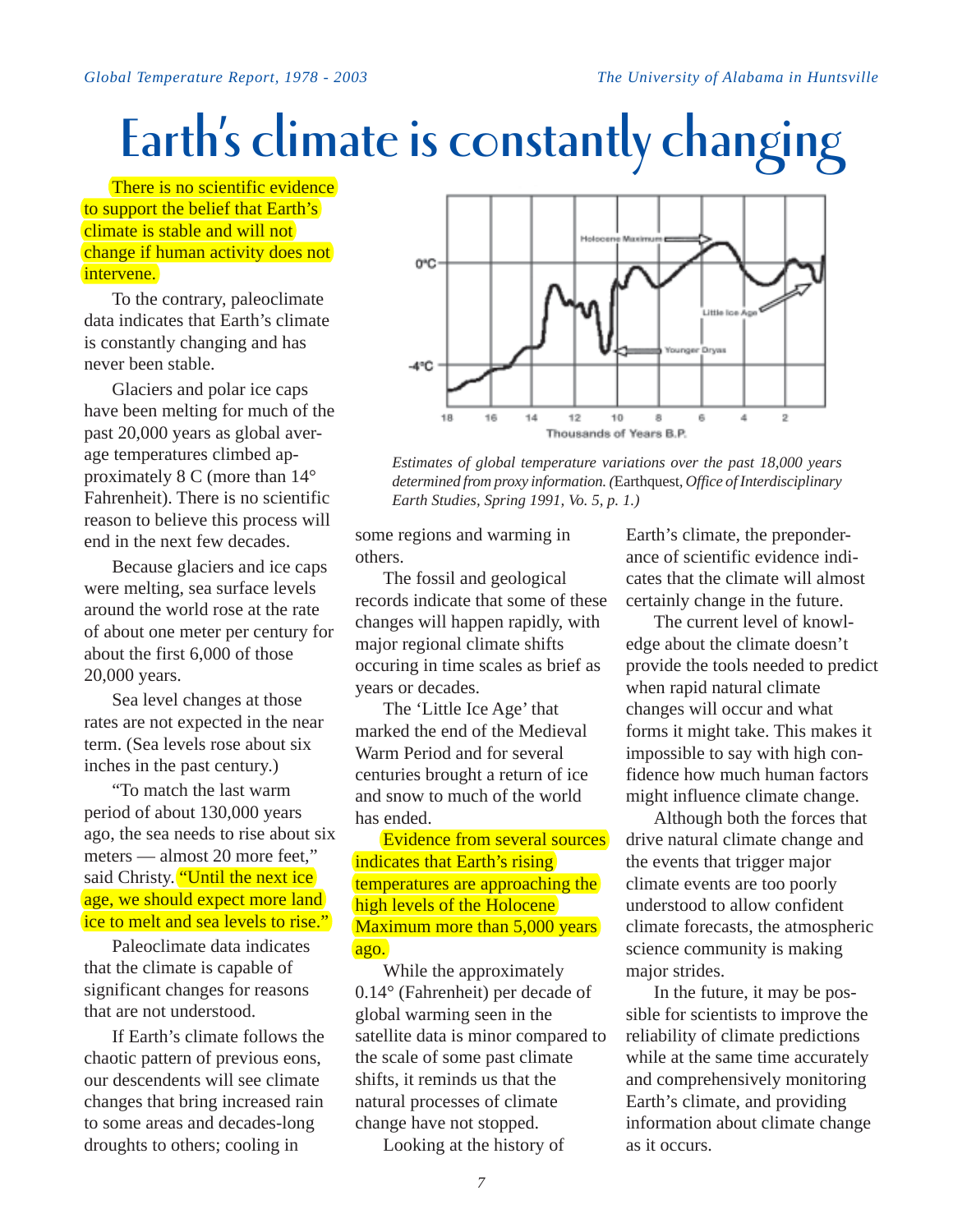# **Climate and environmental priorities**

If artificially-enhanced global warming at potentially damaging levels isn't happening, what might that mean in terms of environmental and conservation priorities?

At hearings before Congressional committees and in other settings, we have been asked the hypothetical question: "If you were in charge, what would you do about climate change and the environment?"

The first thing is to do no harm. With the threat of catastrophic climate change, many proposals have been put forward to limit energy use.

A fundamental point that needs to be understood is that if any of these proposals (including the Kyoto protocol) are implemented, they will have an effect on the climate so small that it cannot be detected. None of these proposals will change what the climate is doing enough to notice.

Those are good reasons not to artificially force energy prices up. While raising energy costs might damage the economy, it would disproportionately hurt the poor, especially those people living on the world's social and economic fringes.

While no direct evidence of ecological damage from carbon dioxide has been found, that is no excuse for reducing environmental protection. We shouldn't undo the good things that have been done to clean the air and water. More should be done, especially in developing countries.

Beyond quality of life issues, human life itself is significantly more threatened by polluted water, polluted air, habitat destruction, unbridled population growth and a host of related ecological problems than it is by global climate change on the scales that we have seen in the past 25 years.

Millions of children around the world die every year due to water borne diseases. Tens of millions of people are forced to breathe air that is blackened and made toxic by fumes from leaded gasoline, industrial pollution and cooking fires.

Women and girls in some developing countries are forced to walk miles each day from their villages to the receding edges of the forests to harvest green

wood and other low-energy biomass for the fires they use to cook their meals and heat their homes.

A recent U.N. report estimated that 1.6 million people — most of them women and children — die each year due to indoor pollution from cooking fires.

While the extent of human impacts on global climate change remains uncertain, recent research by our colleagues at UAH confirms that deforestation and land conversion are changing regional weather patterns and the local climate over some parts of the world.

We should also do what the U.S. does best: We should encourage and support the scientists and engineers who will develop new sources of low-cost energy. Just as transportation was "de-horsified" in the last century, we believe energy in the 21st century will continue to be de-carbonized.

Ironically, actions that artificially inflate the cost of energy might hamper those efforts, as healthy economies can better afford to find and develop alternative energy sources and cleaner energy technologies.

We should also enhance the national and international infrastructure for dealing with climate and weather events, including droughts, floods, hurricanes and tornadoes. We know these events will continue to happen whether the climate changes or not. Everyone would benefit if we were better prepared when they happen.

Finally, we recognize that climate change is real and that human activities are probably contributing to that change. We should continue to devote resources to monitoring and studying the climate system, so we can develop the systems that will let us know what the climate is doing and respond appropriately. Perhaps, at some point in the future, we might even be able to reliably forecast what the climate will do in future generations.

> — Dr. John R. Christy & Dr. Roy Spencer Earth System Science Center The University of Alabama in Huntsville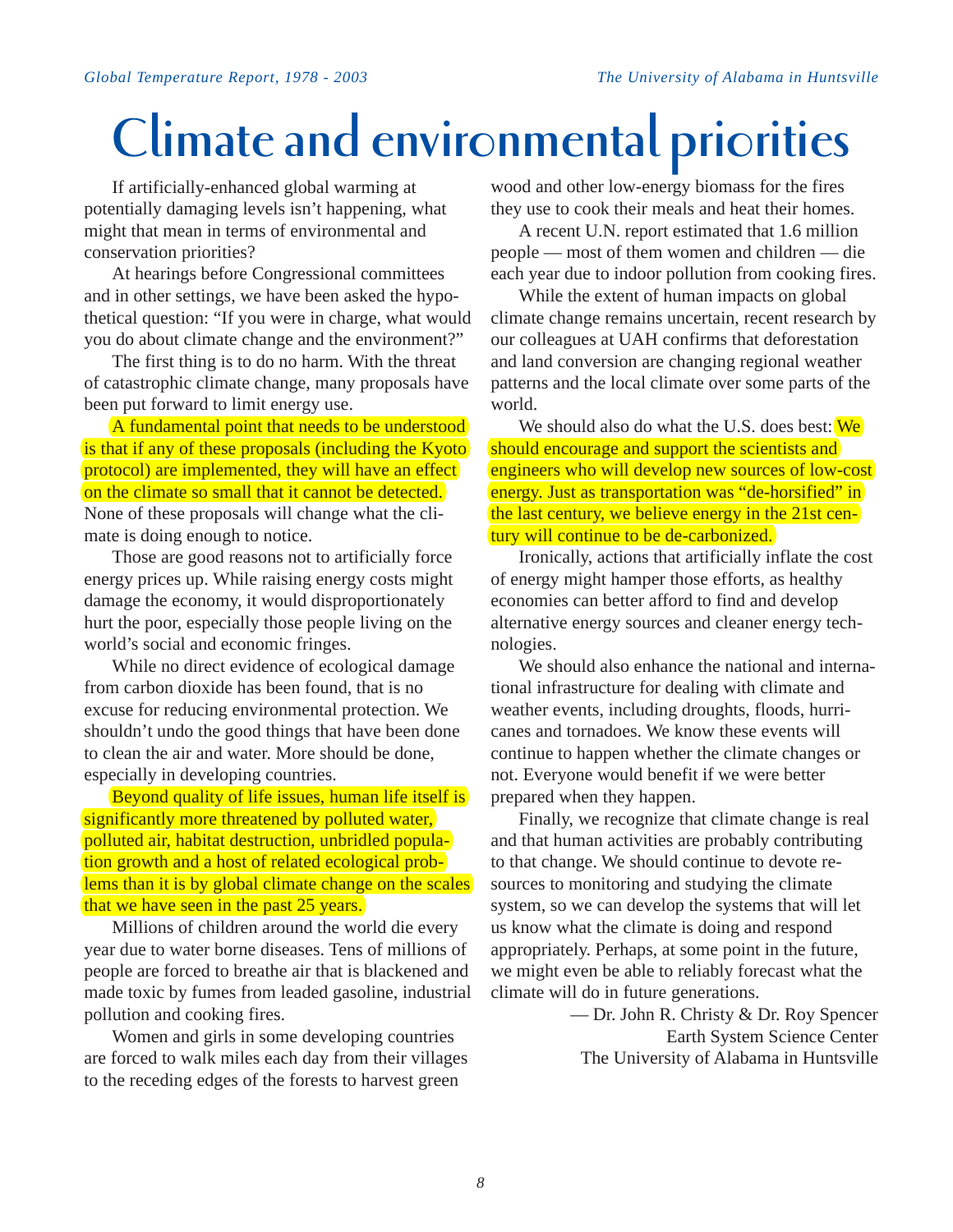



Broken lines outline areas of cooling; solid lines outline areas of warming.<br>Each contour represents 0.2 Celsius, starting at -0.1 and +0.1 degrees C.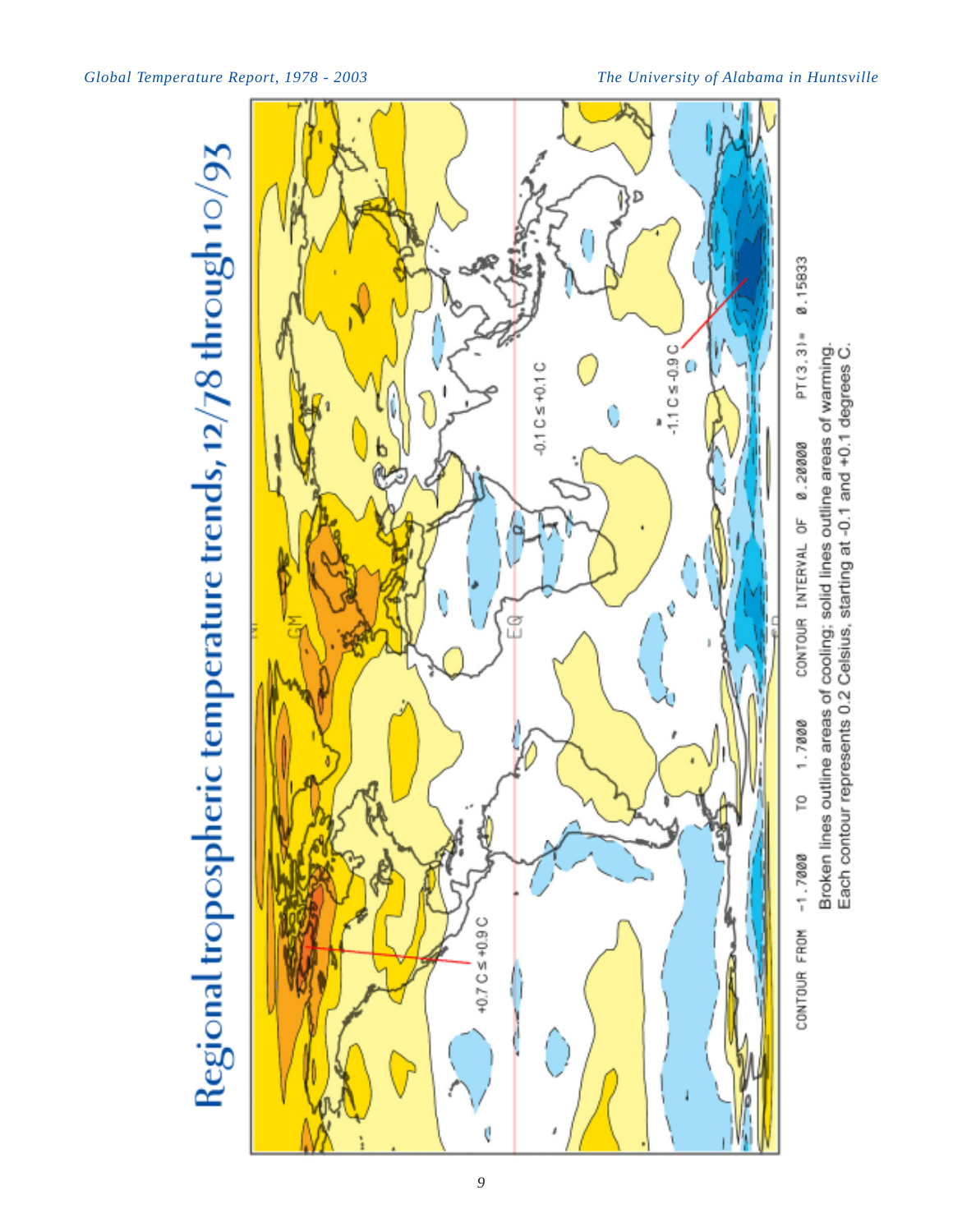Dr. John R. Christy is professor of atmospheric science and director of the Earth System Science Center at the University of Alabama in Huntsville, where he began studying global climate issues in 1987.

In November 2000 Gov. Don Siegelman appointed him to be Alabama's state climatologist.

In 1989 Dr. Roy W. Spencer (then a space scientist at NASA's Marshall

Space Flight Center and now a principle research scientist at UAH) and Christy developed a global temperature dataset from microwave data observed from satellites beginning in November 1978. For this achievement, Spencer and Christy were awarded NASA's Medal for Exceptional Scientific Achievement in 1991. In 1996 they received a special award by the American Meteorological Society "for developing a global, precise record of earth's temperature from operational polar-orbiting satellites, fundamentally advancing our ability to monitor climate." In January 2002 Christy was inducted as a fellow of the American Meteorological Society.

Christy has served as a contributor (1992, 1994 and 1996) and lead author (2001) for the U.N. reports by the Intergovernmental Panel on Climate Change, in which the satellite temperatures were included as a high-quality data set for studying global climate change. He has or is serving on five National Research Council panels or committees and has performed research funded by NASA, NOAA, DOE, DOT and the State of Alabama and has published studies appearing in *Science*, *Nature*, the *Journal of Climate* and *The Journal of Geophysical Research*. He has testified before several congressional committees.

Christy received M.S. and Ph.D. degrees in atmospheric sciences from the University of Illinois (1984, 1987). Prior to this career path he had graduated from the California State University in Fresno (B.A. Mathematics, 1973) and taught physics and chemistry for two years as a missionary teacher in Nyeri, Kenya. After earning a Master of Divinity degree from Golden Gate Baptist Seminary (1978) he served four years as a bivocational mission-pastor in Vermillion, South Dakota, where he also taught college math.

Christy is married to the former Babs Joslin, a fellow missionary he met in Kenya. They have two children.

Christy's favorite hobby is panning for gold, a skill he learned as a teenager in California. He also runs, completing races from two to 31.1 miles in the past year.



# Dr. John Christy | Dr. Roy Spencer

Dr. Roy Spencer is a principal research scientist in the Earth System Science Center at The University of Alabama in Huntsville.

He is the U.S. science team leader for the Advanced Microwave Scanning Radiometer flying on NASA's Aqua satellite.

He was a space scientist at NASA's Marshall Space Flight Center in 1989, when he teamed with Dr. John Christy to develop a system



to measure global climate trends using microwave sensors aboard NOAA satellites.

Spencer and Christy were awarded NASA's Medal for Exceptional Scientific Achievement in 1991. In 1996 they received a special award by the American Meteorological Society "for developing a global, precise record of earth's temperature from operational polar-orbiting satellites, fundamentally advancing our ability to monitor climate."

At NASA Spencer directed research into developing and applying satellite microwave remote sensing systems for measuring global temperatures, water vapor and precipitation. In 1997 he was named senior scientist for climate studies at NASA/MSFC.

He earned M.S. and Ph.D. degrees in meteorology (1979, 1981) from the University of Wisconsin, Madison, and was an assistant scientist in the Space Science and Engineering Center in Madison, WI, for more than a year. He was a Universities' Space Research Association visiting scientist at NASA/MSFC from 1984 to 1987.

Spencer has testified in both the U.S. House of Representatives and the U.S. Senate on the subject of global warming.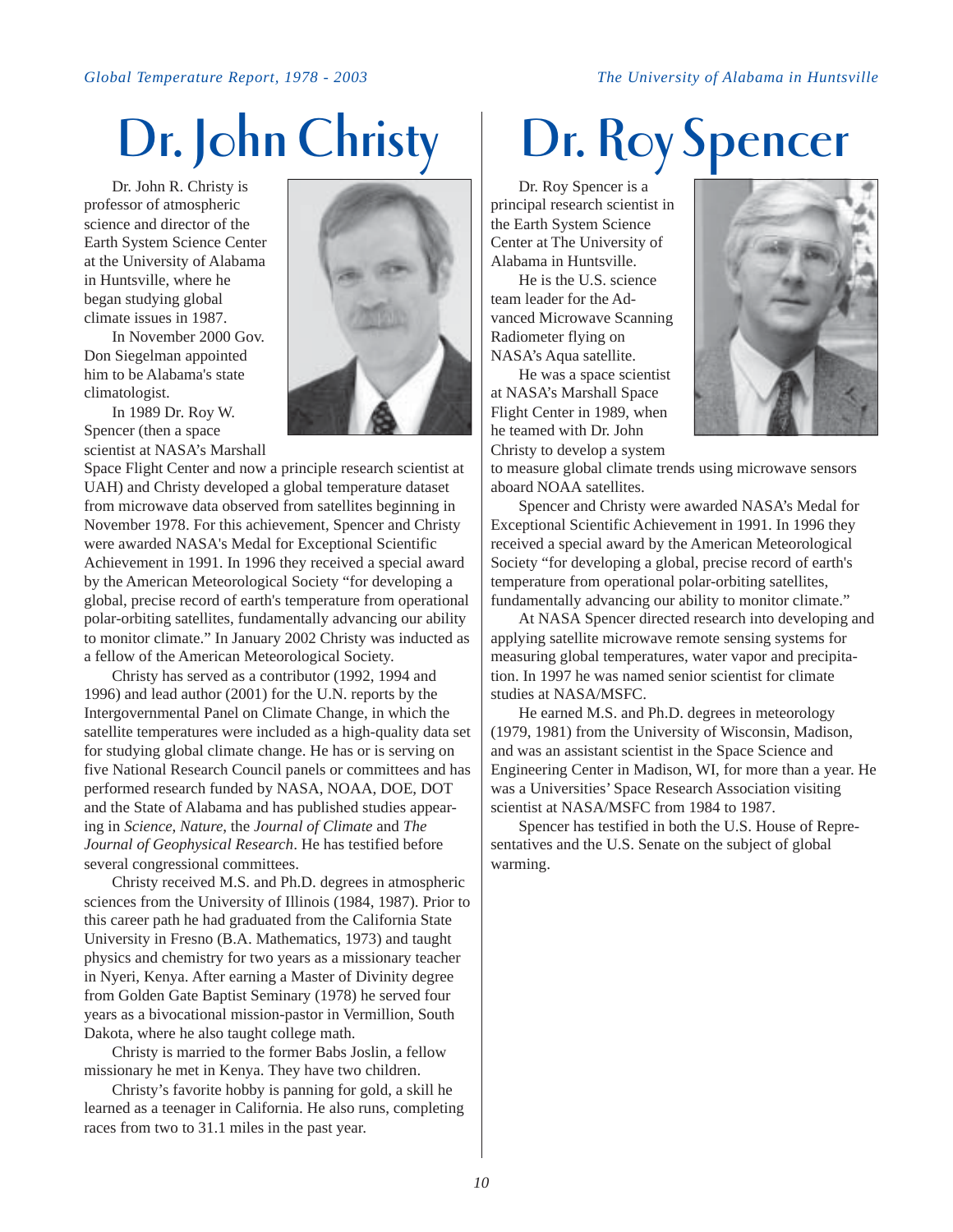### **Selected research publications**

• Christy, J.R. and R.W. Spencer, "Reliability of satellite data sets." *Science*, **301**, 1046-1047, 2003.

• Christy, J.R., 2003: "Climate Research: Response to 'Wanted Scientific Leadership on Climate' by Pielke, Jr. and Sarewitz." *Issues in Science and Technology*, Spring 2003, 9-10.

• Christy, J.R., R.W. Spencer, W.B. Norris, W.D. Braswell and D.E. Parker, "Error estimates of Version 5.0 of MSU/AMSU bulk atmospheric temperatures." *Journal of Atmospheric and Oceanic Technology*, **20**, 613-629, 2003.

• Christy, J.R., "When was the hottest summer? A state climatologist struggles for an answer." *Bulletin of the American Meteorological Society*, **83**, 723-734, 2002.

• Christy, J.R., D.E. Parker, S.J. Brown, I. Macadam, M. Stendel and W.B. Norris, "Differential trends in tropical sea surface and atmospheric temperatures." *Geophysical Research Letters*, **28**, 183-186, 2001

• Spencer, R.W., and W.D. Braswell, "Atlantic tropical cyclone monitoring with AMSU-A: Estimation of maximum sustained wind speeds." *Monthly Weather Review*, **129**, 1518-1532, 2001.

Robertson, R.W., R.W. Spencer and D.E. Fitzjarrald, "A new satellite deep convective ice index for tropical climate monitoring: Possible implications for existing oceanic precipitation datasets." *Geophysical Research Letters*, **28-2**, 251- 254, 2001.

• Winter, A., O. Tadamichi, H. Ishioroshi, T. Watanabe and J. R. Christy, "A two-to-three degree cooling of Caribbean sea surface temperatures during the Little Ice Age." *Geophysical Research Letters*, **27**, 3365-3368, 2000

• Hurrell, J., S.J. Brown, K.E. Trenberth and J.R. Christy, "Comparison of tropospheric temperatures from radiosondes and satellites: 1979-1998." *Bulletin of the American Meteorological Society*, **81**, 2165-2177, 2000.

• Imaoka, K., and R.W. Spencer, "Diurnal variation of precipitation over the tropical oceans observed with TRMM/TMI combined with SSM/I." *Joural of Climate*, **13**, 4149-4158, 2000.

• Gaffen, D.J., B.D. Santer, J.S. Boyle, J.R.

Christy, N.E. Graham, R.J. Ross, "Multidecadal changes in the vertical structure of the tropical troposphere." *Science*, **287**, 1242-1245, 2000.

• Christy, J.R., "Global Climate Change: Scientific and Social Impacts." *Bridges*. **7**, 39-57, 2000.

• Christy, J.R., R.W. Spencer, and W.D. Braswell, "MSU Tropospheric temperatures: Data set construction and radiosonde comparisons." *Journal of Atmospheric and Oceanic Technology*. **17**,1153-1170, 2000.

• Stendel, M., J.R. Christy and L. Bengtsson, "Assessing levels of uncertainty in recent temperature time series." *Climate Dynamics*, **16(8)**, 587-601, 2000.

• Christy, J.R., R.W. Spencer, and E. Lobl, "Analysis of the merging procedure for the MSU daily temperature time series." *Journal of Climate*, **11**, 2016-2041, 1998.

• Spencer, R.W., F.J. Fontaine, T. DeFelice and F.J. Wentz, "Tropical oceanic precipitation changes after the 1991 Pinatubo eruption." *Journal of Atmospheric Science*, **55**, 1707-1713, 1998.

• Christy, J.R., R.W. Spencer, and W.D. Braswell, "How accurate are satellite 'thermometers?'" *Nature*, **389**, 342-3, 1997.

• Spencer, R.W., and W.D. Braswell, "How dry is the tropical troposphere? Implications for global warming theory." *Bulletin of the American Meteorological Society*, **78**, 1097-1106, 1997.

• Christy, J.R., R.W. Spencer and R.T. McNider, "Reducing noise in the MSU daily lower tropospheric global temperature data set." *Journal of Climate*, **8**, 888-896, 1995.

• Christy, J.R. and J. Goodridge, "Precision global temperatures from satellites and urban warming effects of non-satellite data." *Atmospheric Environment*, **29**, 1957-1961, 1995.

• Christy, J.R. and R. T. McNider, "Satellite greenhouse signal." *Nature*, **367**, 325, 1994.

• Christy, J.R. and S.J. Drouilhet, "Variability in daily, zonal mean lower-stratospheric temperatures." *Journal of Climate*, **7**, 106-120, 1994.

• Spencer, R.W., and J.R. Christy, "Precise monitoring of global temperature trends from satellites." *Science*, **247**, 1558-1562, 1990.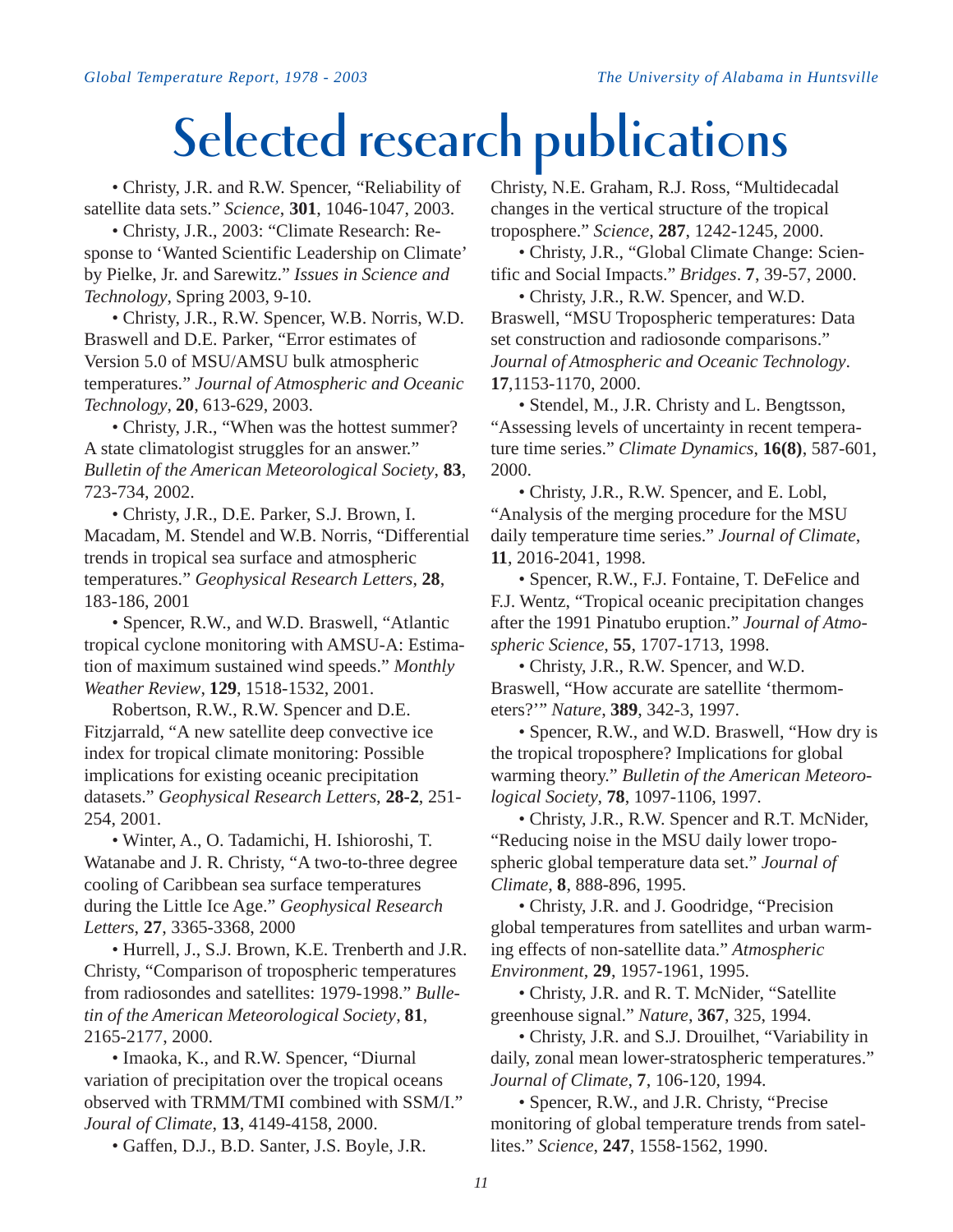### **Monthly means of lower troposphere LT5.1**

| DECADAL TREND, 1978 - 2003 =                           |                  |               |           |                     |         | 1983 | $\overline{\mathbf{c}}$ | 0.007    | $-0.133$ | 0.147    | 28. |
|--------------------------------------------------------|------------------|---------------|-----------|---------------------|---------|------|-------------------------|----------|----------|----------|-----|
|                                                        | Global: 0.076    |               | NH: 0.147 | SH: 0.006           |         | 1983 | 3                       | 0.274    | 0.205    | 0.344    | 31. |
| (in degrees Celsius)                                   |                  |               |           |                     |         | 1983 | 4                       | 0.183    | 0.013    | 0.353    | 30. |
| Deviations from seasonal norms, based on 79.001-98.365 |                  |               |           |                     |         |      | 5                       | 0.196    | $-0.005$ | 0.396    | 31. |
| YR.                                                    | <b>MON</b>       | <b>GLOBAL</b> | $\rm NH$  | $\operatorname{SH}$ | No.Days | 1983 | 6                       | $-0.079$ | $-0.182$ | 0.024    | 30. |
| 1978                                                   | 12               | $-0.177$      | $-0.120$  | $-0.234$            | 31.     | 1983 | 7                       | 0.127    | 0.135    | 0.118    | 31. |
| 1979                                                   | $\mathbf{1}$     | $-0.124$      | $-0.242$  | $-0.005$            | 31.     | 1983 | 8                       | 0.088    | 0.096    | 0.079    | 31. |
| 1979                                                   | $\mathbf{2}$     | $-0.119$      | $-0.175$  | $-0.063$            | 28.     | 1983 | 9                       | 0.084    | 0.035    | 0.133    | 30. |
| 1979                                                   | 3                | $-0.116$      | $-0.105$  | $-0.128$            | 31.     | 1983 | 10                      | $-0.087$ | $-0.161$ | $-0.014$ | 31. |
| 1979                                                   | $\overline{4}$   | $-0.146$      | $-0.161$  | $-0.132$            | 30.     | 1983 | 11                      | $-0.025$ | 0.039    | $-0.089$ | 30. |
| 1979                                                   | 5                | $-0.143$      | $-0.219$  | $-0.068$            | 31.     | 1983 | 12                      | $-0.296$ | $-0.304$ | $-0.287$ | 31. |
| 1979                                                   | 6                | $-0.131$      | $-0.172$  | $-0.091$            | 30.     | 1984 | $\mathbf{1}$            | $-0.301$ | $-0.353$ | $-0.249$ | 28. |
| 1979                                                   | 7                | $-0.028$      | 0.085     | $-0.141$            | 31.     | 1984 | $\overline{c}$          | $-0.183$ | $-0.301$ | $-0.065$ | 29. |
| 1979                                                   | $8\,$            | $-0.119$      | $-0.075$  | $-0.162$            | 31.     | 1984 | 3                       | $-0.116$ | $-0.322$ | 0.090    | 31. |
| 1979                                                   | 9                | 0.041         | 0.018     | 0.064               | 30.     | 1984 | 4                       | $-0.221$ | $-0.327$ | $-0.115$ | 27. |
| 1979                                                   | $10\,$           | 0.151         | 0.105     | 0.196               | 31.     | 1984 | 5                       | $-0.044$ | $-0.213$ | 0.124    | 31. |
| 1979                                                   | 11               | 0.030         | 0.083     | $-0.022$            | 25.     | 1984 | 6                       | $-0.242$ | $-0.190$ | $-0.293$ | 30. |
| 1979                                                   | 12               | 0.128         | 0.160     | 0.096               | 31.     | 1984 | 7                       | $-0.274$ | $-0.310$ | $-0.238$ | 31. |
| 1980                                                   | $\mathbf{1}$     | 0.053         | $-0.098$  | 0.204               | 25.     | 1984 | 8                       | $-0.195$ | $-0.182$ | $-0.207$ | 31. |
| 1980                                                   | $\sqrt{2}$       | 0.143         | 0.065     | 0.221               | 29.     | 1984 | 9                       | $-0.501$ | $-0.475$ | $-0.526$ | 30. |
| 1980                                                   | 3                | 0.038         | $-0.176$  | 0.252               | 31.     | 1984 | 10                      | $-0.200$ | $-0.266$ | $-0.135$ | 31. |
| 1980                                                   |                  | 0.169         | $-0.008$  | 0.346               | 30.     | 1984 |                         | $-0.408$ | $-0.580$ | $-0.236$ | 30. |
|                                                        | $\overline{4}$   |               |           |                     |         |      | 11                      |          |          |          |     |
| 1980                                                   | 5                | 0.181         | 0.053     | 0.309               | 31.     | 1984 | 12                      | $-0.371$ | $-0.570$ | $-0.171$ | 28. |
| 1980                                                   | 6                | 0.119         | 0.058     | 0.180               | 30.     | 1985 | $\mathbf{1}$            | $-0.133$ | $-0.183$ | $-0.082$ | 31. |
| 1980                                                   | $\tau$           | 0.087         | 0.041     | 0.132               | 31.     | 1985 | $\overline{c}$          | $-0.185$ | $-0.107$ | $-0.263$ | 28. |
| 1980                                                   | $8\,$            | 0.149         | 0.047     | 0.252               | 31.     | 1985 | 3                       | $-0.081$ | $-0.260$ | 0.098    | 31. |
| 1980                                                   | 9                | 0.204         | 0.070     | 0.339               | 30.     | 1985 | 4                       | $-0.161$ | $-0.270$ | $-0.053$ | 30. |
| 1980                                                   | $10\,$           | 0.106         | 0.161     | 0.052               | 31.     | 1985 | 5                       | $-0.210$ | $-0.177$ | $-0.243$ | 31. |
| 1980                                                   | 11               | 0.138         | 0.150     | 0.127               | 30.     | 1985 | 6                       | $-0.210$ | $-0.320$ | $-0.099$ | 30. |
| 1980                                                   | 12               | $-0.045$      | $-0.070$  | $-0.020$            | 30.     | 1985 | 7                       | $-0.347$ | $-0.524$ | $-0.170$ | 27. |
| 1981                                                   | $\mathbf{1}$     | 0.153         | 0.149     | 0.156               | 31.     | 1985 | 8                       | $-0.172$ | $-0.350$ | 0.006    | 31. |
| 1981                                                   | $\mathbf{2}$     | 0.196         | 0.098     | 0.295               | 28.     | 1985 | 9                       | $-0.170$ | $-0.311$ | $-0.030$ | 27. |
| 1981                                                   | 3                | 0.159         | 0.163     | 0.155               | 25.     | 1985 | 10                      | $-0.264$ | $-0.282$ | $-0.246$ | 31. |
| 1981                                                   | $\overline{4}$   | 0.023         | 0.098     | $-0.052$            | 21.     | 1985 | 11                      | $-0.115$ | $-0.084$ | $-0.146$ | 27. |
| 1981                                                   | 5                | 0.065         | 0.093     | 0.037               | 31.     | 1985 | 12                      | $-0.117$ | $-0.041$ | $-0.193$ | 31. |
| 1981                                                   | 6                | $-0.010$      | 0.044     | $-0.065$            | 30.     | 1986 | $\mathbf{1}$            | $-0.006$ | 0.026    | $-0.038$ | 31. |
| 1981                                                   | $\boldsymbol{7}$ | 0.063         | 0.036     | 0.091               | 31.     | 1986 | $\overline{c}$          | $-0.139$ | $-0.288$ | 0.009    | 28. |
| 1981                                                   | $8\,$            | 0.072         | 0.109     | 0.036               | 23.     | 1986 | 3                       | $-0.115$ | $-0.130$ | $-0.099$ | 28. |
| 1981                                                   | 9                | 0.043         | 0.001     | 0.086               | 30.     | 1986 | 4                       | 0.009    | $-0.049$ | 0.067    | 30. |
| 1981                                                   | 10               | 0.005         | 0.054     | $-0.043$            | 31.     | 1986 | 5                       | $-0.010$ | $-0.076$ | 0.056    | 31. |
| 1981                                                   | 11               | 0.011         | 0.019     | 0.003               | 30.     | 1986 | $\sqrt{6}$              | $-0.114$ | $-0.094$ | $-0.135$ | 30. |
| 1981                                                   | 12               | 0.149         | 0.127     | 0.170               | 31.     | 1986 | 7                       | $-0.149$ | $-0.230$ | $-0.068$ | 31. |
| 1982                                                   | $\,1\,$          | $-0.077$      | $-0.198$  | 0.043               | 31.     | 1986 | $8\,$                   | $-0.183$ | $-0.248$ | $-0.117$ | 31. |
| 1982                                                   | $\sqrt{2}$       | $-0.071$      | $-0.171$  | 0.029               | 28.     | 1986 | 9                       | $-0.236$ | $-0.320$ | $-0.151$ | 30. |
| 1982                                                   | 3                | $-0.214$      | $-0.342$  | $-0.086$            | 31.     | 1986 | 10                      | $-0.238$ | $-0.241$ | $-0.235$ | 31. |
| 1982                                                   | $\overline{4}$   | $-0.110$      | $-0.019$  | $-0.202$            | 30.     | 1986 | 11                      | $-0.078$ | $-0.194$ | 0.038    | 30. |
| 1982                                                   | 5                | $-0.133$      | $-0.271$  | 0.005               | 31.     | 1986 | 12                      | $-0.105$ | $-0.190$ | $-0.019$ | 31. |
| 1982                                                   | 6                | $-0.093$      | $-0.233$  | 0.046               | 30.     | 1987 | $\mathbf{1}$            | 0.176    | 0.278    | 0.073    | 31. |
| 1982                                                   | 7                | $-0.238$      | $-0.228$  | $-0.248$            | 31.     | 1987 | $\mathfrak{2}$          | 0.219    | 0.304    | 0.135    | 28. |
| 1982                                                   | 8                | $-0.158$      | $-0.266$  | $-0.050$            | 31.     | 1987 |                         | $-0.050$ | 0.011    | $-0.112$ | 31. |
| 1982                                                   | $\overline{9}$   |               | $-0.232$  | $-0.032$            | 24.     | 1987 | 3                       | 0.130    | 0.064    | 0.196    | 30. |
|                                                        |                  | $-0.132$      |           |                     |         |      | 4                       |          |          |          |     |
| 1982                                                   | 10               | $-0.212$      | $-0.327$  | $-0.096$            | 31.     | 1987 | 5                       | $-0.033$ | $-0.104$ | 0.039    | 31. |
| 1982                                                   | 11               | $-0.108$      | $-0.397$  | 0.181               | 30.     | 1987 | 6                       | 0.156    | 0.049    | 0.264    | 30. |
| 1982                                                   | 12               | 0.010         | $-0.030$  | 0.049               | 31.     | 1987 | $\tau$                  | 0.129    | 0.115    | 0.144    | 28. |
| 1983                                                   | $\mathbf{1}$     | 0.150         | 0.159     | 0.141               | 31.     | 1987 | $8\,$                   | 0.043    | $-0.002$ | 0.087    | 31. |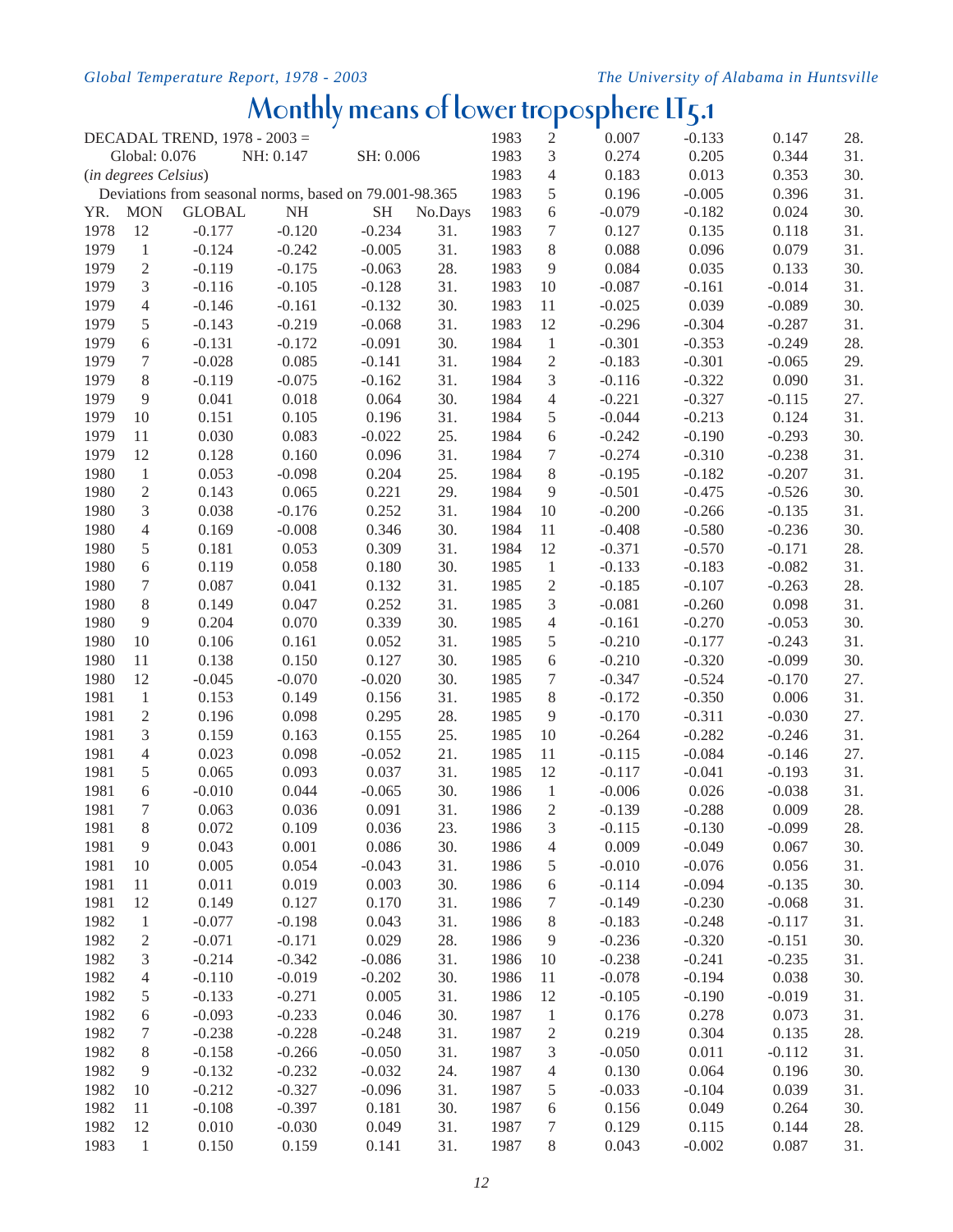### **Monthly means of lower troposphere LT5.1**

| Deviations from seasonal norms, based on 79.001-98.365 |                |               |           |           |         | 1992 | $\mathfrak{2}$ | $-0.144$ | $-0.040$ | $-0.247$ | 29. |
|--------------------------------------------------------|----------------|---------------|-----------|-----------|---------|------|----------------|----------|----------|----------|-----|
| YR.                                                    | <b>MON</b>     | <b>GLOBAL</b> | $\rm{NH}$ | <b>SH</b> | No.Days | 1992 | 3              | $-0.035$ | $-0.050$ | $-0.019$ | 31. |
| 1987                                                   | 9              | 0.061         | 0.129     | $-0.007$  | 30.     | 1992 | $\overline{4}$ | $-0.215$ | $-0.311$ | $-0.118$ | 30. |
| 1987                                                   | 10             | 0.227         | 0.234     | 0.220     | 31.     | 1992 | 5              | $-0.225$ | $-0.444$ | $-0.006$ | 31. |
| 1987                                                   | 11             | 0.125         | 0.106     | 0.145     | 30.     | 1992 | 6              | $-0.236$ | $-0.430$ | $-0.042$ | 30. |
| 1987                                                   | 12             | 0.387         | 0.558     | 0.216     | 31.     | 1992 | 7              | $-0.372$ | $-0.600$ | $-0.144$ | 31. |
| 1988                                                   | $\mathbf{1}$   | 0.302         | 0.382     | 0.222     | 31.     | 1992 | 8              | $-0.406$ | $-0.483$ | $-0.330$ | 31. |
| 1988                                                   | $\overline{2}$ | 0.051         | 0.076     | 0.027     | 24.     | 1992 | $\overline{9}$ | $-0.390$ | $-0.359$ | $-0.420$ | 30. |
| 1988                                                   | 3              | 0.252         | 0.226     | 0.277     | 31.     | 1992 | 10             | $-0.167$ | $-0.227$ | $-0.107$ | 31. |
| 1988                                                   | $\overline{4}$ | 0.078         | $-0.024$  | 0.179     | 30.     | 1992 | 11             | $-0.176$ | $-0.134$ | $-0.217$ | 30. |
| 1988                                                   | 5              | 0.103         | 0.213     | $-0.007$  | 31.     | 1992 | 12             | $-0.242$ | $-0.139$ | $-0.345$ | 31. |
| 1988                                                   | 6              | 0.100         | 0.130     | 0.070     | 27.     | 1993 | $\mathbf{1}$   | $-0.255$ | $-0.206$ | $-0.304$ | 31. |
| 1988                                                   | 7              | 0.202         | 0.265     | 0.139     | 31.     | 1993 | $\sqrt{2}$     | $-0.219$ | $-0.110$ | $-0.327$ | 28. |
| 1988                                                   | 8              | 0.157         | 0.298     | 0.016     | 31.     | 1993 | $\mathfrak{Z}$ | $-0.386$ | $-0.317$ | $-0.455$ | 31. |
| 1988                                                   | 9              | 0.296         | 0.316     | 0.275     | 30.     | 1993 | $\overline{4}$ | $-0.274$ | $-0.325$ | $-0.223$ | 30. |
| 1988                                                   | 10             | 0.142         | 0.196     | 0.088     | 31.     | 1993 | 5              | $-0.231$ | $-0.206$ | $-0.255$ | 31. |
| 1988                                                   | 11             | $-0.043$      | $-0.092$  | 0.005     | 30.     | 1993 | $6\,$          | $-0.118$ | $-0.167$ | $-0.070$ | 30. |
| 1988                                                   | 12             | $-0.103$      | $-0.103$  | $-0.103$  | 31.     | 1993 | $\tau$         | $-0.098$ | $-0.156$ | $-0.040$ | 31. |
| 1989                                                   | $\mathbf{1}$   | $-0.297$      | $-0.319$  | $-0.275$  | 31.     | 1993 | $8\,$          | $-0.209$ | $-0.254$ | $-0.163$ | 31. |
| 1989                                                   | $\sqrt{2}$     | $-0.152$      | $-0.117$  | $-0.187$  | 28.     | 1993 | $\overline{9}$ | $-0.359$ | $-0.428$ | $-0.291$ | 30. |
| 1989                                                   | 3              | $-0.165$      | $-0.058$  | $-0.272$  | 31.     | 1993 | 10             | $-0.116$ | $-0.210$ | $-0.021$ | 31. |
| 1989                                                   | $\overline{4}$ | $-0.083$      | 0.046     | $-0.211$  | 30.     | 1993 | $11\,$         | $-0.099$ | $-0.177$ | $-0.022$ | 30. |
| 1989                                                   | 5              | $-0.199$      | $-0.108$  | $-0.290$  | 31.     |      | 12             |          |          |          |     |
|                                                        |                |               |           |           |         | 1993 |                | 0.040    | 0.089    | $-0.008$ | 31. |
| 1989                                                   | 6              | $-0.196$      | $-0.134$  | $-0.258$  | 30.     | 1994 | $\mathbf{1}$   | $-0.032$ | 0.082    | $-0.145$ | 31. |
| 1989                                                   | 7              | $-0.075$      | $-0.028$  | $-0.122$  | 31.     | 1994 | $\sqrt{2}$     | $-0.187$ | $-0.147$ | $-0.227$ | 28. |
| 1989                                                   | $8\,$          | $-0.058$      | $-0.046$  | $-0.069$  | 31.     | 1994 | 3              | $-0.191$ | $-0.077$ | $-0.306$ | 31. |
| 1989                                                   | 9              | 0.080         | 0.114     | 0.047     | 29.     | 1994 | $\overline{4}$ | $-0.133$ | 0.007    | $-0.273$ | 30. |
| 1989                                                   | 10             | 0.066         | 0.069     | 0.062     | 31.     | 1994 | 5              | $-0.134$ | 0.070    | $-0.338$ | 31. |
| 1989                                                   | 11             | $-0.037$      | $-0.155$  | 0.082     | 30.     | 1994 | 6              | $-0.024$ | 0.029    | $-0.077$ | 30. |
| 1989                                                   | 12             | 0.091         | 0.044     | 0.137     | 31.     | 1994 | $\tau$         | $-0.036$ | 0.050    | $-0.122$ | 31. |
| 1990                                                   | $\mathbf{1}$   | 0.022         | $-0.011$  | 0.054     | 31.     | 1994 | 8              | $-0.096$ | $-0.028$ | $-0.164$ | 31. |
| 1990                                                   | $\mathfrak{2}$ | $-0.111$      | $-0.004$  | $-0.219$  | 28.     | 1994 | $\overline{9}$ | 0.011    | 0.077    | $-0.055$ | 30. |
| 1990                                                   | 3              | 0.131         | 0.358     | $-0.095$  | 31.     | 1994 | 10             | $-0.163$ | 0.030    | $-0.356$ | 31. |
| 1990                                                   | $\overline{4}$ | 0.030         | 0.091     | $-0.031$  | 30.     | 1994 | 11             | 0.110    | 0.221    | 0.000    | 30. |
| 1990                                                   | 5              | 0.115         | 0.187     | 0.042     | 31.     | 1994 | 12             | 0.086    | 0.105    | 0.067    | 31. |
| 1990                                                   | 6              | 0.106         | 0.251     | $-0.039$  | 30.     | 1995 | $\mathbf{1}$   | 0.102    | 0.353    | $-0.149$ | 31. |
| 1990                                                   | 7              | 0.065         | 0.011     | 0.118     | 31.     | 1995 | $\overline{2}$ | 0.046    | 0.289    | $-0.197$ | 28. |
| 1990                                                   | $8\,$          | 0.026         | 0.066     | $-0.015$  | 31.     | 1995 | $\mathfrak{Z}$ | $-0.058$ | $-0.008$ | $-0.108$ | 31. |
| 1990                                                   | 9              | 0.012         | 0.063     | $-0.039$  | 30.     | 1995 | $\overline{4}$ | 0.193    | 0.352    | 0.033    | 30. |
| 1990                                                   | 10             | 0.147         | 0.155     | 0.138     | 31.     | 1995 | 5              | 0.045    | 0.201    | $-0.111$ | 31. |
| 1990                                                   | 11             | 0.339         | 0.324     | 0.355     | 30.     | 1995 | 6              | 0.111    | 0.295    | $-0.073$ | 30. |
| 1990                                                   | 12             | 0.234         | 0.269     | 0.198     | 31.     | 1995 | 7              | 0.075    | 0.116    | 0.033    | 31. |
| 1991                                                   | $\mathbf{1}$   | 0.150         | 0.194     | 0.105     | 31.     | 1995 | $\, 8$         | 0.234    | 0.324    | 0.145    | 31. |
| 1991                                                   | $\sqrt{2}$     | 0.185         | 0.220     | 0.149     | 28.     | 1995 | $\overline{9}$ | 0.239    | 0.318    | 0.159    | 30. |
| 1991                                                   | 3              | 0.308         | 0.457     | 0.159     | 31.     | 1995 | 10             | 0.107    | 0.092    | 0.121    | 31. |
| 1991                                                   | $\sqrt{4}$     | 0.149         | 0.248     | 0.049     | 30.     | 1995 | 11             | 0.111    | 0.334    | $-0.112$ | 30  |
| 1991                                                   | 5              | 0.180         | 0.340     | 0.020     | 29.     | 1995 | 12             | $-0.161$ | $-0.330$ | 0.007    | 31. |
| 1991                                                   | 6              | 0.343         | 0.319     | 0.367     | 30.     | 1996 | $\mathbf{1}$   | $-0.155$ | $-0.111$ | $-0.200$ | 31. |
| 1991                                                   | $\tau$         | 0.206         | 0.219     | 0.192     | 31.     | 1996 | $\sqrt{2}$     | $-0.005$ | $-0.029$ | 0.020    | 29. |
| 1991                                                   | $8\,$          | 0.221         | 0.225     | 0.217     | 31.     | 1996 | 3              | 0.007    | $-0.059$ | 0.074    | 31. |
| 1991                                                   | 9              | 0.067         | 0.149     | $-0.015$  | 30.     | 1996 | $\overline{4}$ | $-0.067$ | $-0.254$ | 0.119    | 30. |
| 1991                                                   | 10             | $-0.065$      | $-0.016$  | $-0.115$  | 31.     | 1996 | 5              | $-0.133$ | $-0.085$ | $-0.181$ | 31. |
| 1991                                                   | 11             | $-0.111$      | $-0.011$  | $-0.210$  | 30.     | 1996 | 6              | $-0.137$ | $-0.092$ | $-0.182$ | 30. |
| 1991                                                   | 12             | $-0.136$      | $-0.153$  | $-0.118$  | 31.     | 1996 | $\tau$         | $-0.033$ | $-0.016$ | $-0.051$ | 31. |
| 1992                                                   | $\mathbf{1}$   | $-0.038$      | 0.001     | $-0.077$  | 31.     | 1996 | $8\,$          | 0.069    | $-0.096$ | 0.234    | 31. |
|                                                        |                |               |           |           |         |      |                |          |          |          |     |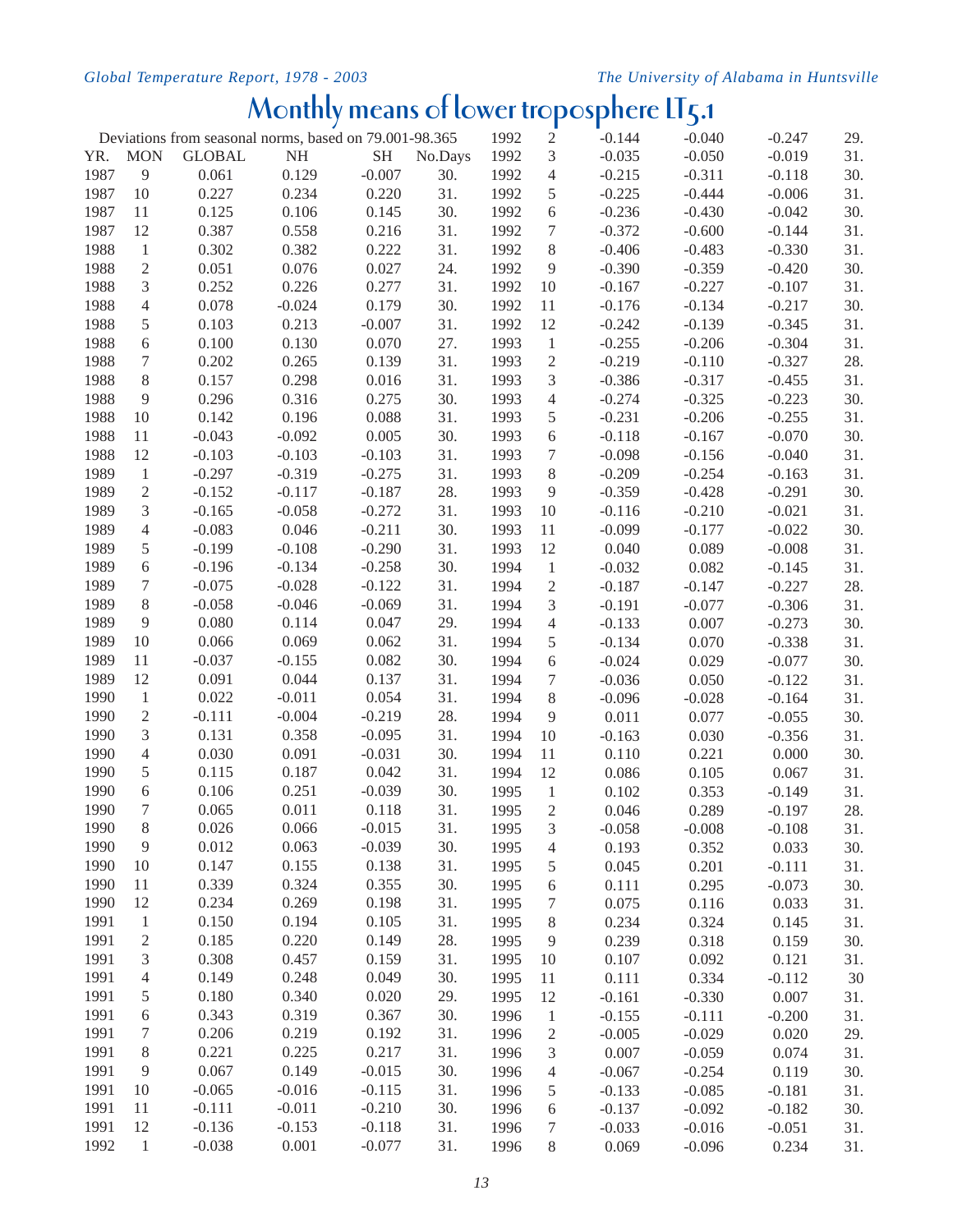### **Monthly means of lower troposphere LT5.1**

| Deviations from seasonal norms, based on 79.001-98.365 |                |               |          |           | 2000    | 4    | 0.050            | 0.226    | $-0.125$ | 30.      |     |
|--------------------------------------------------------|----------------|---------------|----------|-----------|---------|------|------------------|----------|----------|----------|-----|
| YR.                                                    | <b>MON</b>     | <b>GLOBAL</b> | NH       | <b>SH</b> | No.Days | 2000 | 5                | 0.023    | 0.084    | $-0.039$ | 31. |
| 1996                                                   | $\overline{9}$ | 0.162         | 0.027    | 0.298     | 30.     | 2000 | 6                | $-0.028$ | 0.019    | $-0.074$ | 30. |
| 1996                                                   | 10             | 0.080         | 0.054    | 0.107     | 31.     | 2000 | $\boldsymbol{7}$ | $-0.097$ | $-0.010$ | $-0.183$ | 31. |
| 1996                                                   | 11             | 0.072         | 0.261    | $-0.117$  | 30.     | 2000 | $\,8\,$          | $-0.107$ | 0.077    | $-0.291$ | 31. |
| 1996                                                   | 12             | $-0.034$      | 0.044    | $-0.112$  | 31.     | 2000 | $\overline{9}$   | 0.057    | 0.156    | $-0.041$ | 30. |
| 1997                                                   | $\mathbf{1}$   | $-0.143$      | $-0.271$ | $-0.016$  | 31.     | 2000 | 10               | 0.029    | 0.033    | 0.025    | 31. |
| 1997                                                   | $\sqrt{2}$     | $-0.096$      | $-0.110$ | $-0.082$  | 28.     | 2000 | 11               | 0.031    | 0.011    | 0.051    | 30. |
| 1997                                                   | 3              | $-0.107$      | $-0.070$ | $-0.144$  | 31.     | 2000 | 12               | $-0.001$ | 0.024    | $-0.027$ | 31. |
| 1997                                                   | $\overline{4}$ | $-0.222$      | $-0.145$ | $-0.299$  | 30.     | 2001 | $1\,$            | 0.016    | 0.068    | $-0.037$ | 31. |
| 1997                                                   | 5              | $-0.073$      | $-0.053$ | $-0.094$  | 31.     | 2001 | $\sqrt{2}$       | 0.098    | $-0.023$ | 0.219    | 28. |
| 1997                                                   | 6              | $-0.016$      | 0.048    | $-0.079$  | 30.     | 2001 | $\mathfrak{Z}$   | 0.043    | 0.177    | $-0.090$ | 31. |
| 1997                                                   | 7              | 0.067         | 0.181    | $-0.046$  | 31.     | 2001 | $\overline{4}$   | 0.190    | 0.236    | 0.144    | 30. |
| 1997                                                   | $8\,$          | 0.062         | 0.211    | $-0.087$  | 31.     | 2001 | 5                | 0.161    | 0.331    | $-0.009$ | 31. |
| 1997                                                   | $\overline{9}$ | 0.101         | 0.290    | $-0.087$  | 30.     | 2001 | 6                | $-0.044$ | 0.076    | $-0.164$ | 30. |
| 1997                                                   | 10             | 0.132         | 0.179    | 0.085     | 31.     | 2001 | $\tau$           | 0.047    | 0.182    | $-0.087$ | 31. |
| 1997                                                   | 11             | 0.146         | 0.051    | 0.241     | 30.     | 2001 | $\,8\,$          | 0.261    | 0.440    | 0.083    | 30. |
| 1997                                                   | 12             | 0.262         | 0.180    | 0.344     | 31.     | 2001 | $\overline{9}$   | 0.118    | 0.216    | 0.020    | 30. |
| 1998                                                   | $\mathbf{1}$   | 0.499         | 0.484    | 0.514     | 31.     | 2001 | $10\,$           | 0.220    | 0.213    | 0.226    | 31. |
| 1998                                                   | $\sqrt{2}$     | 0.646         | 0.687    | 0.605     | 28.     | 2001 | 11               | 0.219    | 0.284    | 0.154    | 30. |
| 1998                                                   | 3              | 0.448         | 0.537    | 0.360     | 31.     | 2001 | 12               | 0.218    | 0.207    | 0.230    | 31. |
| 1998                                                   | $\overline{4}$ | 0.746         | 0.997    | 0.496     | 30.     | 2002 | $\mathbf{1}$     | 0.300    | 0.397    | 0.203    | 31. |
| 1998                                                   | 5              | 0.624         | 0.669    | 0.578     | 31.     | 2002 | $\sqrt{2}$       | 0.280    | 0.393    | 0.166    | 28. |
| 1998                                                   | 6              | 0.551         | 0.646    | 0.455     | 30.     | 2002 | $\mathfrak{Z}$   | 0.262    | 0.370    | 0.155    | 31. |
| 1998                                                   | $\tau$         | 0.490         | 0.681    | 0.298     | 31.     | 2002 | $\overline{4}$   | 0.239    | 0.214    | 0.265    | 30. |
| 1998                                                   | $8\,$          | 0.474         | 0.533    | 0.416     | 31.     | 2002 | $\mathfrak s$    | 0.267    | 0.268    | 0.267    | 31. |
| 1998                                                   | $\overline{9}$ | 0.428         | 0.566    | 0.291     | 30.     | 2002 | 6                | 0.280    | 0.329    | 0.231    | 30. |
| 1998                                                   | 10             | 0.380         | 0.500    | 0.259     | 31.     | 2002 | $\tau$           | 0.213    | 0.384    | 0.042    | 31. |
| 1998                                                   | 11             | 0.136         | 0.195    | 0.077     | 30.     | 2002 | $\,8\,$          | 0.180    | 0.151    | 0.210    | 31. |
| 1998                                                   | 12             | 0.241         | 0.308    | 0.174     | 31.     | 2002 | $\overline{9}$   | 0.281    | 0.281    | 0.281    | 30. |
| 1999                                                   | $\mathbf{1}$   | 0.087         | 0.232    | $-0.058$  | 31.     | 2002 | 10               | 0.155    | $-0.034$ | 0.344    | 31. |
| 1999                                                   | $\sqrt{2}$     | 0.174         | 0.308    | 0.041     | 28.     | 2002 | 11               | 0.290    | 0.248    | 0.332    | 30. |
| 1999                                                   | 3              | $-0.088$      | $-0.010$ | $-0.166$  | 31.     | 2002 | 12               | 0.183    | 0.029    | 0.337    | 31. |
| 1999                                                   | $\overline{4}$ | 0.001         | 0.299    | $-0.296$  | 30.     | 2003 | $\mathbf{1}$     | 0.365    | 0.459    | 0.271    | 31. |
| 1999                                                   | 5              | $-0.071$      | 0.093    | $-0.235$  | 31.     | 2003 | $\sqrt{2}$       | 0.252    | 0.171    | 0.333    | 28. |
| 1999                                                   | 6              | $-0.194$      | 0.063    | $-0.450$  | 30.     | 2003 | $\mathfrak{Z}$   | 0.103    | 0.088    | 0.119    | 31. |
| 1999                                                   | 7              | $-0.073$      | 0.042    | $-0.188$  | 31.     | 2003 | $\overline{4}$   | 0.135    | 0.252    | 0.019    | 30. |
| 1999                                                   | $\,8\,$        | $-0.111$      | $-0.020$ | $-0.201$  | 31.     | 2003 | $\sqrt{5}$       | 0.182    | 0.375    | $-0.012$ | 31. |
| 1999                                                   | 9              | 0.074         | 0.191    | $-0.043$  | 30.     | 2003 | 6                | $-0.012$ | 0.168    | $-0.192$ | 30. |
| 1999                                                   | 10             | 0.014         | 0.014    | 0.014     | 31.     | 2003 | $\tau$           | 0.081    | 0.147    | 0.015    | 31. |
| 1999                                                   | 11             | $-0.036$      | 0.151    | $-0.222$  | 30.     | 2003 | 8                | 0.089    | 0.286    | $-0.108$ | 31. |
| 1999                                                   | 12             | $-0.035$      | 0.159    | $-0.229$  | 31.     | 2003 | $\overline{9}$   | 0.173    | 0.313    | 0.033    | 30. |
| 2000                                                   | $\mathbf{1}$   | $-0.273$      | $-0.197$ | $-0.350$  | 31.     | 2003 | 10               | 0.271    | 0.410    | 0.132    | 31. |
| 2000                                                   | $\sqrt{2}$     | $-0.057$      | 0.019    | $-0.134$  | 29.     | 2003 | 11               | 0.194    | 0.259    | 0.129    | 30. |
| 2000                                                   | $\mathfrak{Z}$ | $-0.048$      | $-0.021$ | $-0.075$  | 31.     |      |                  |          |          |          |     |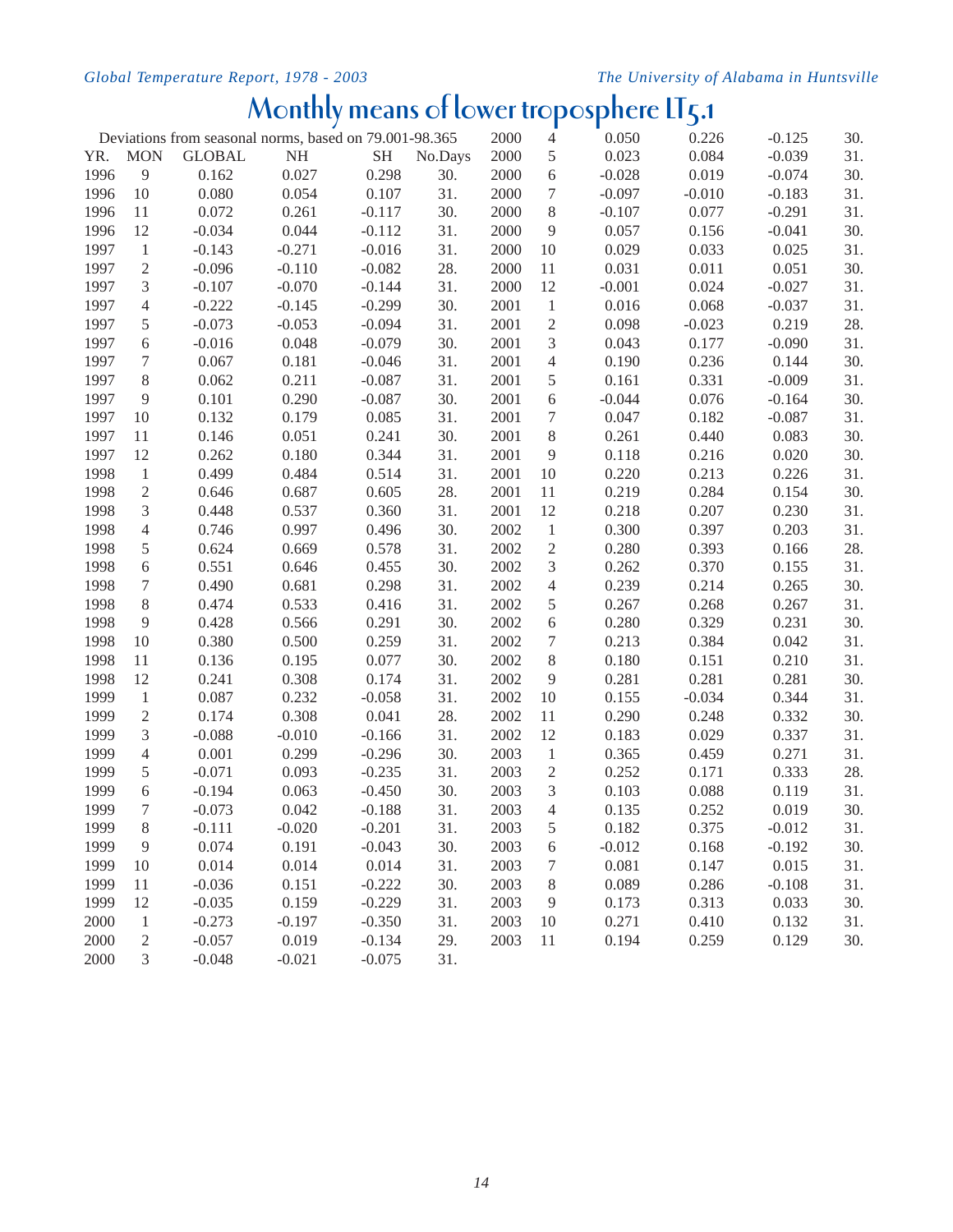

# **Earth System<br>Science Center**

Dec. 8, 2003 Vol. 13, No. 7 **For Additional Information:** Dr. John Christy, UAH, (256) 961-7763 christy@nsstc.uah.edu Dr. Roy Spencer, UAH, (256) 961-7960 roy.spencer@msfc.nasa.gov



*Fig. 1*: Global temperature variation, in Celsius; trend since Nov. 16, 1978, +0.076° C per decade

Global composite temp.: +0.19 C (about 0.34° Fahrenheit) above 20-year average for November.

Northern Hemisphere: +0.26 C (about 0.47° Fahrenheit) above 20-year average for November.

Southern Hemisphere: +0.13 C (about 0.23° Fahrenheit) above 20-year average for November.

October temperatures (revised): Global Composite: +0.27 C above 20-year average Northern Hemisphere: +0.41 C above 20-year average Southern Hemisphere:  $+0.13$  C above 20-year average

(All temperature variations are based on a 20-year average (1979-1998) for the month reported.)

*Notes on data released Dec. 8, 2003:*

The November 2003 temperature data completes 25 years of global atmospheric temperature monitoring by microwave sounding units aboard National Oceanic and Atmospheric Administration satellites.

During that quarter century, Earth's atmosphere has warmed about 0.19 degrees Celsius, or 0.34° Fahrenheit. The bulk of that warming, however, was in the northernmost third of the globe: The Northern Hemisphere warmed by

UAH Earth System Science Center, Huntsville, Ala. 35899 • (256) 961-7752 • http://www.atmos.uah.edu/